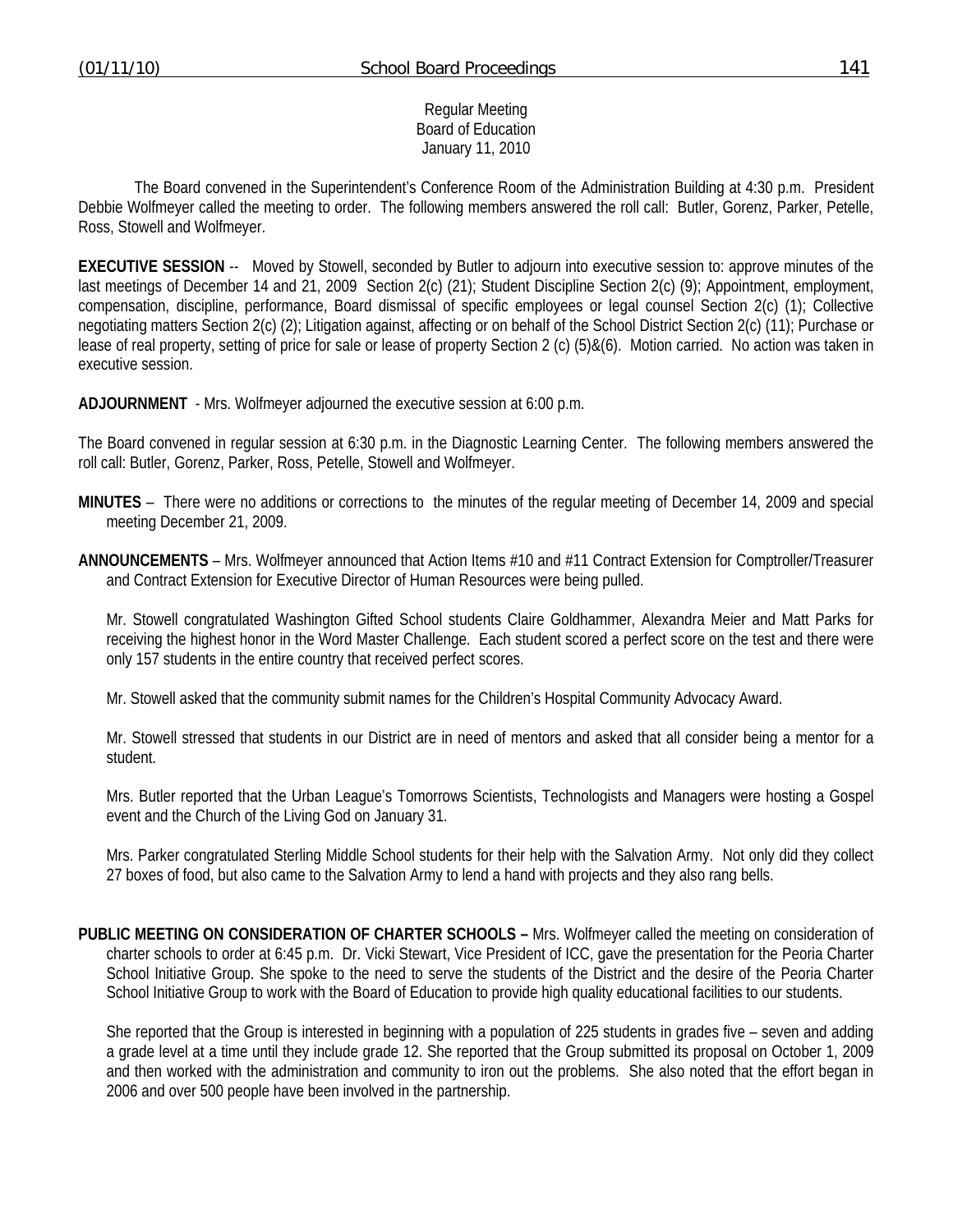Financially the Caterpillar Foundation has offered a "challenge grant" of \$500,000 – the community has risen to the challenge and raised \$321,675 to date.

 Dr. Stewart noted some reasons for the community being behind the school: USA has fallen behind in math and science, locally 23% of students taking placement tests at ICC qualify for college courses, the health care and manufacturing industries need educated workers and families want Choice. She noted that in 1973 District 150 had over 24,000 students and this year have around 13,000, making the need to offer Choice critical.

 Dr. Stewart summarized that the District must be willing to try different things and charters must be held accountable to results and demonstrate quality.

 Dr. Stewart introduced Salem Ucon Vice President of Concept Schools, a not-for profit charter school management organization based in Des Plaines, Illinois. He presented that Concept has 10 years of experience in managing high quality schools in Indiana, Illinois, Michigan and Ohio. Currently they serve 5500 students; with 88% being minority students and 74% from economically disadvantaged families. They strive for 100% college acceptance in their schools. He highlighted that teachers have a technology coach and students have a comprehensive student support system to ensure that all students succeed. After school tutoring, Saturday classes, summer and winter programs and data all support student achievement. Teachers are recruited locally, nationally and internationally with a three week professional development and planning time before school starts. The community is involved with annual breakfasts and organized to showcase student work. Positive culture in the school promotes success and focuses on effort.

 Parent Angela Bolden spoke to the need of another "choice" offering in Peoria. She currently has children enrolled in Northmoor Edison and is looking for the best for her children in middle school.

 Discussion was held on the presentations. Mr. Stowell asked about outside funding. Mr. Ucon presented that Walton Family Foundation has given over \$2 million to charter schools. He noted that each individual school does its own fundraising – Chicago schools raise \$150,000 each. There are also other State and Federal grants. Dr. Gorenz asked about the enrollment procedure. Mr. Ucon noted that enrollment was "open to all students" with a lottery if there are more applications than slots. Mrs. Butler asked about the percentage of students that leave the program. Mr. Ucon presented that 90% of enrolled students return the next year. Mr. Stowell asked about sharing the best practices in the District that could be learned at a Charter School. Mr. Ucon stated that Concept Schools is committed to being a partner with the District with two days a years for professional development that they would be happy to share with District teachers. Mrs. Ross asked about the Board for the charter school. Dr. Stewart presented that the current board members would stay and the total number would rise to 11. They are now in the process of identifying who the members will be.

PRESENTATION BY AUDIENCE ON CHARTER SCHOOLS – Those who spoke in favor or the Charter School were:

Lonnie Whiskers, Urban League 5302 N. Haymeadow Michael Bryant, CEO Roundtable 6610 N. Parkline Carol Cook, parent **423 N.** Gate Ridge Rd. Joyce Banks 512 Hamptons Cove Ann Levy Brown, IL Network of Charter Schools 4845 N. Winchester, Chicago Becky Peterson, Realtors Association 5528 N. Renwood Brenda Coates, Peoria Housing Authority 100 S. Richard Pryor Place Dick Walty, Heartland Technologies 3606 Breckentridge Ct. Guy Goodman, Parent 400 W. Forrest Hill Rev. Raymond Watson 2910 W. Flint Bill Kwon, parent 1988 W. Ravinswood Charles Purcell, Chamber of Commerce 813 W. Savanah Ct., Dunlap Rita Ali 6211 N. Fieldtree Ct. Stephen Marks 1024 N. Parkside Dr. Al Hooks, African American Leadership All. 2415 W. Imperial Dr. Kevin Evans, business owner and parent 4121 N. University Sherry Cannon, teen advocate 5008 N. Woodview Ct.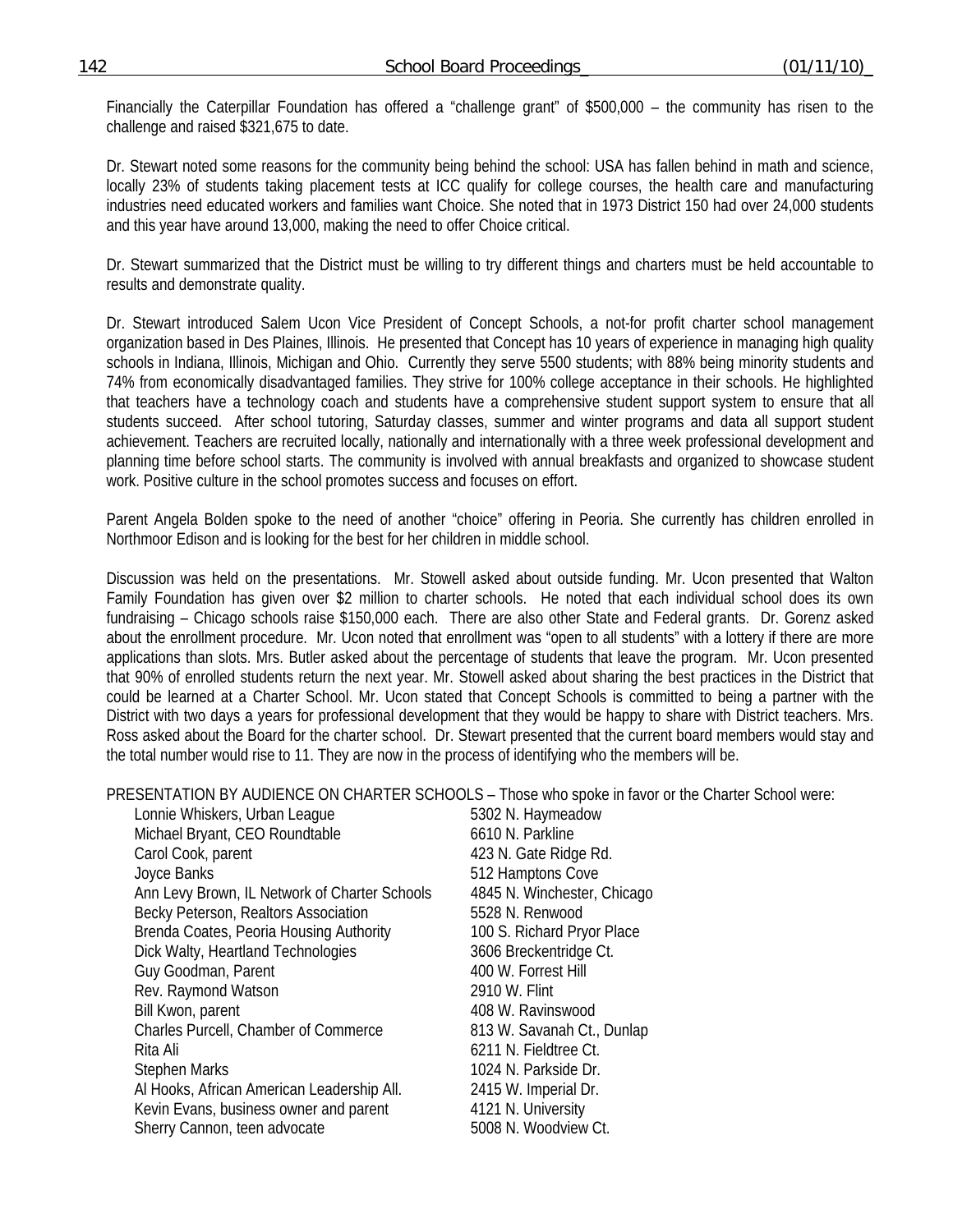| <b>Terry Knapp</b>        | 922 W. Wilshire Dr. |
|---------------------------|---------------------|
| Leslie Smith, parent      | 1025 NE Madison     |
| Hedy Elliott-Gardner, PFT | 3811 W. Pagewood    |
| Savino Sierra             | 1708 S. Stanley     |
| <b>Charles Williams</b>   | 6911 Kimberly Dr.   |
| Bob Darling, PFT          | 230 E. High Point   |
| Jeff Adkins-Dutro, PFT    | 2610 W. Barker      |
| Karen Adkins-Dutro        | 2610 W. Barker      |
| Bryan Devine, PFT         | 1917 E. Knox        |
| Beth Crider-Alcott, PFT   |                     |
| John White                | 1309 E. Elmhurst    |
|                           |                     |

President Wolfmeyer declared the public meeting closed at 9:10 p.m.

#### **PRESENTATION BY AUDIENCE ON ACTION ITEMS – none**

**PRESENTATION BY AUDIENCE** – Sharon Crews, 2215 W. Callendar, spoke to the number of students that will be sent to Peoria High School and the number of available classrooms.

Karen Adkins-Dutro, 2610 W. Barker, continued Ms. Crews statements regarding the size of Peoria High School.

 Hedy Elliott-Gardner, 3811 W. Pagewood, stated that the District does not have the money for a charter school. She feels that the District only has money for what "some" in the community want – the Board has money for what they would like. She feels that there have been no answers to her questions on Woodruff.

 Terry Knapp, 922 W. Wilshire Dr., feels that there needs to be new curriculum in the District. Woodruff High School does offer Cisco and Richwoods High School offers the IB program, but there are no vocational classes at the school and they are very much needed. He feels that it is appalling that there are no vocational schools in the district and we are starting a charter school.

Savino Sierra, 1708 S. Stanley, spoke against a charter school, he is in favor of vocational schools.

 Megan Ledine, PHA, stated that a charter school would be another option for students and allow them to find the best within themselves.

 Mary Chappey, 241 Hancock, Apt 301, feels that the district needs to lead by example and hold the charter school accountable.

 Tom McLaughlin, 2815 Bryce Ct., stated that the charter school would cost the district too much, \$12 million at the end of five years.

#### **INFORMATION ITEMS – REPORTS FROM SUPERINTENDENT AND STAFF** –

- 1. GOAL 1 STUDENT ACHIEVEMENT
- 2. Goal 2 FISCAL RESPONSIBILITY

 FINANCE REPORTS – Mrs. Schau presented this report for the Board's information and review. Mrs. Schau noted that she will have an amended budget for presentation by March.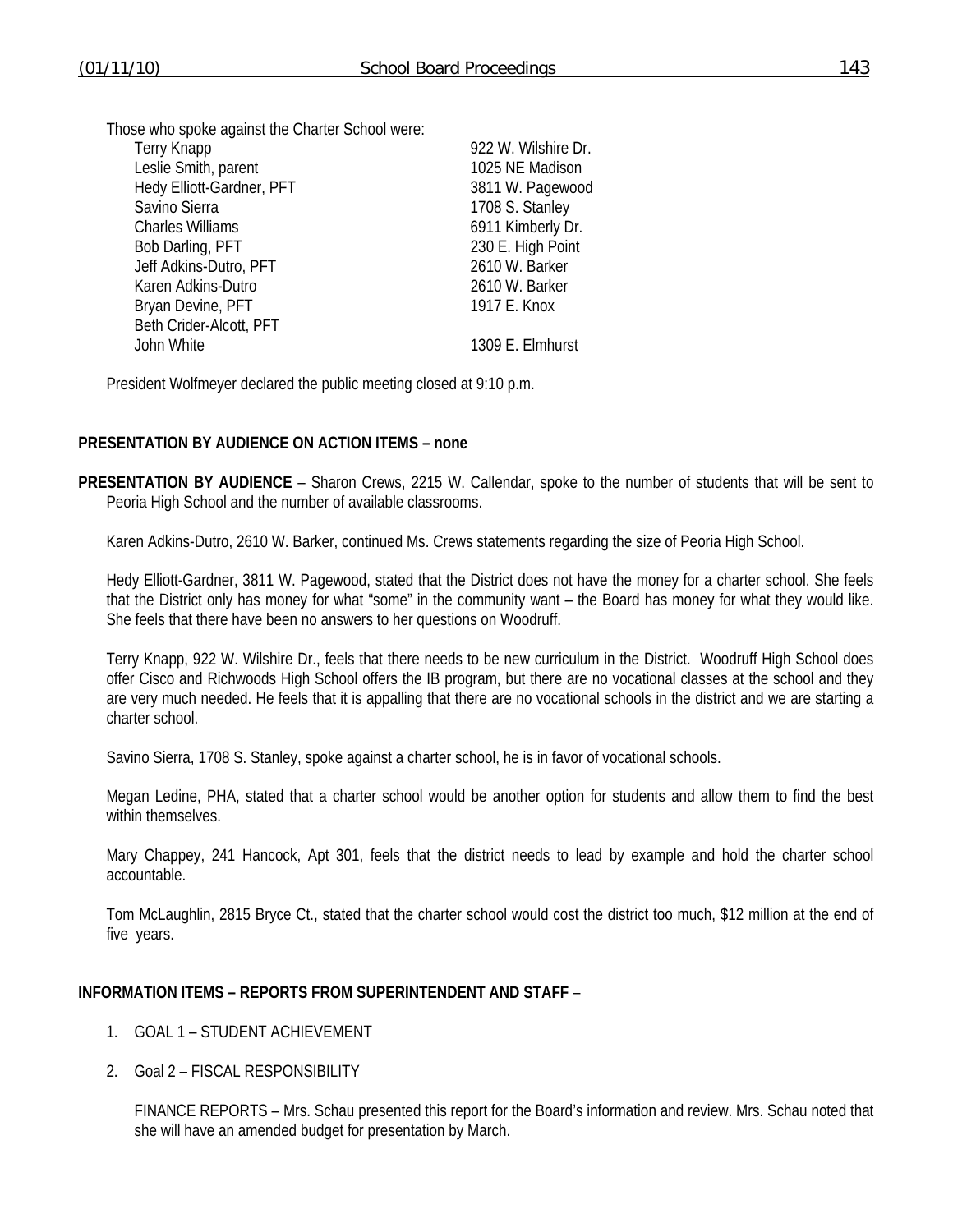PURCHASE ORDERS OVER \$2,500 – Mrs. Schau presented this report for the Board's review. Questions were asked and answered regarding the report.

- 3. GOAL 3 QUALITY STAFF
- 4. GOAL 4 SAFE, CARING ENVIRONMENTS Changes to Administrative Procedure. The following Administrative have been revised by Administration.

#### ADMINISTRATIVE PROCEDURE POLICY 6:235 AUTHORIZATION FOR INTERNET ACCESS

Each individual seeking District Internet access must sign this Authorization as a condition for using the District's Internet connection. Please read this document carefully before signing.

All use of the Internet shall be consistent with the District's goal of promoting educational excellence by facilitating resource sharing, innovation, and communication. This authorization does not attempt to state all required or prescribed behavior by users. However, some specific examples are provided. **The failure of any user to follow the terms of the Authorization for Internet Access will result in the loss of privileges, disciplinary action, and/or appropriate legal action.** The signature(s) at the end of this document is a legally binding and indicates the party who signed has read the terms and conditions carefully and understands their significance.

#### *Terms and Conditions*

1. Acceptable Use – Access to the District's Internet must be for the purpose of education or research, and be consistent with the educational objectives of the District.

2. Privileges – The use of the District's Internet is a privilege, not a right and inappropriate use will result in a cancellation of those privileges. The Superintendent or his/her designee will make all decisions regarding whether or not a user has violated this Authorization and may deny, revoke, or suspend access at any time.

3. Unacceptable Use – The user is responsible for his/her actions and activities involving the network. Some examples of unacceptable uses are:

a) Using the network for any illegal activity, including violation of copyright or other contract, or transmitting any material in violation of any U. S. or State regulation;

- b) Unauthorized downloading of software, regardless of whether it is copyrighted or devirused;
- c) Downloading copyrighted material for other than personal use;
- d) Using the network for private financial or commercial gain;
- e) Wastefully using resources, such as file space;
- f) Gaining unauthorized access to resources or entities;
- g) Invading the privacy of individuals;
- h) Using another user's account or password;
- i) Posting material authorized or created by another without his/her consent;
- j) Posting anonymous messages;
- k) Using the network for commercial or private advertising;
- l) Accessing, submitting, posting, publishing, or displaying any defamatory, inaccurate, abusive, Obscene, profane, sexually oriented, threatening, racially offensive, harassing, or illegal materials; and using the network while access privileges are suspended or revoked.
- m) Using the network while access privileges are suspended or revoked.

4. Network Etiquette – The user is expected to abide by the generally accepted rules or network etiquette. These include, but are not limited to, the following: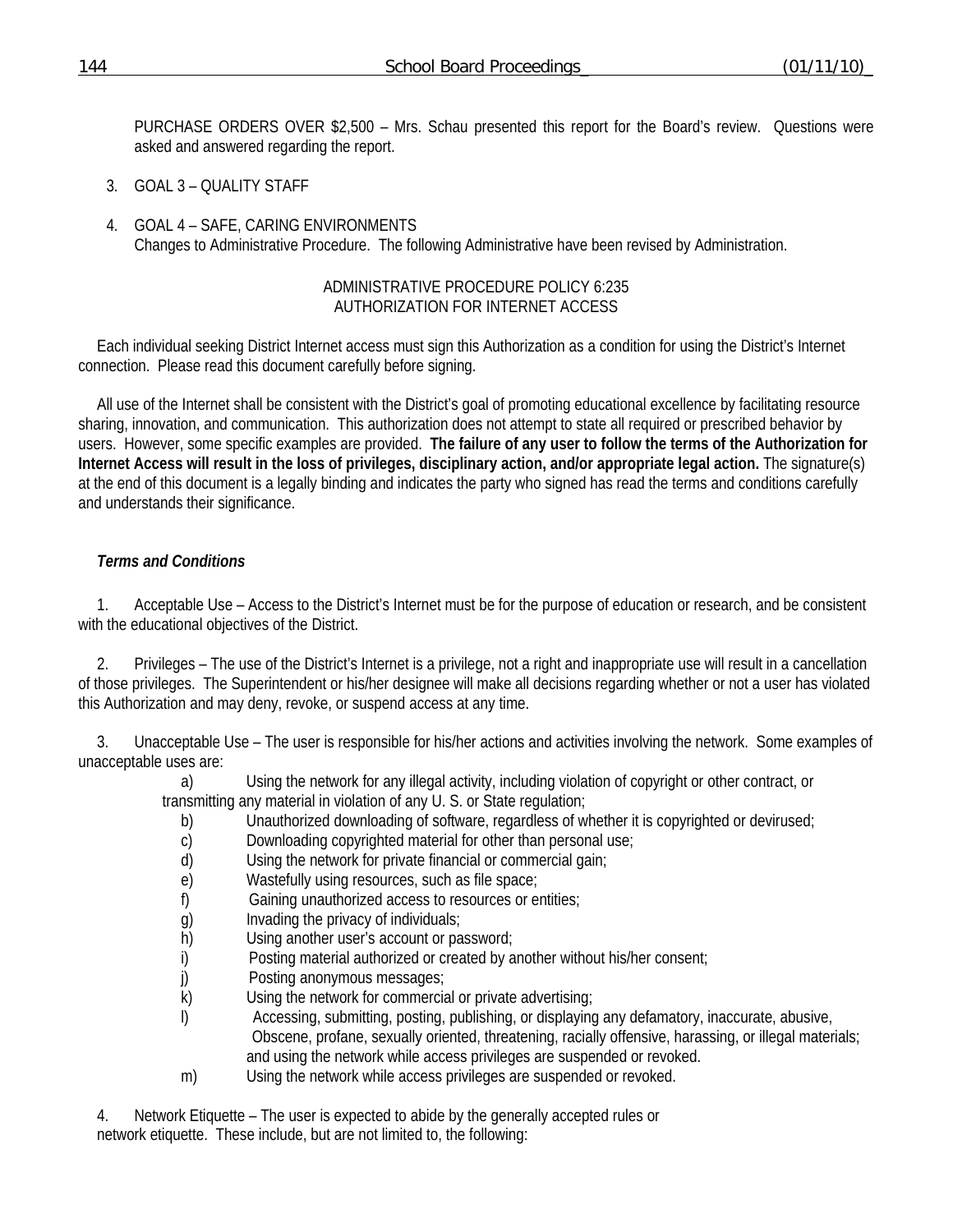- a) Be polite. Do not become abusive in messages to other.
- b) Use appropriate language. Do not swear, or use vulgarities or any other inappropriate language.
- c) Do not reveal the personal addresses or telephone numbers of students or colleagues.
- d) Recognize that electronic mail (E-mail) is not private. People who operate the system
- e) have access to all mail. Messages relating to or in support of illegal activities may be reported to the proper authorities.
- f) Do not use the network in any way that would disrupt its use by other users.
- g) Consider all communications and information accessible via the network to be private property.

5. No Warranties – The District makes no warranties of any kind, whether expressed or implied, for the service it is providing. The District will not be responsible for any damages the user suffers. This includes loss of data resulting from delays, non-deliveries, missed-deliveries, or service interruptions caused by its negligence or the users' errors or omissions. Use of any information obtained via the Internet is at the user's own risk. The District specifically denies any responsibility for the accuracy or quality of information obtained through its services.

6. Indemnification – The user agrees to indemnify the School District for any losses, costs, or damages, including reasonable attorney fees, incurred by the District relating to, or arising out of, any breach of this Authorization.

7. Security – Network security is a high priority. If the user can identify a security problem on the Internet, the user must notify the principal or his/her designee. Do not demonstrate the problem to other users. Keep the user's account and password confidential. Do not use another individual's account without written permission from that individual. Attempts to log-on to the Internet as another individual will result in cancellation of user privileges. Any user identified as a security risk may be denied access to network.

8. Vandalism – Vandalism will result in cancellation of privilege and other disciplinary action. Vandalism is defined as any malicious attempt to harm or destroy data of another user, the Internet, or any other network. This includes, but is not limited to, the uploading or creation of computer viruses.

9. Telephone Charges – The District assumes no responsibility for any unauthorized charges or fees, including telephone charges, long-distance charges, per-minute surcharges, and/or equipment of line costs.

Individuals need only sign this Authorization for Internet Access once while employed by or otherwise associated with the School District.

I understand and will abide by the above Authorization for Internet Access. I further understand that should I commit any violation, my access privileges may be revoked, and school disciplinary action and/or appropriate legal action may be taken. In consideration for using the District's Internet connection and having access to public networks, I hereby release the School District and its Board members, employees, and agents from any claims and damages arising from my use, or inability to use the Internet.

DATE: \_\_\_\_\_\_\_\_\_ USER SIGNATURE: \_\_\_\_\_\_\_\_\_\_\_\_\_\_\_\_\_\_\_\_\_\_\_\_\_\_\_\_\_\_\_\_\_\_\_\_\_\_\_

#### **POLICY 4:110 - TRANSPORTATION**

## **ADMINISTRATIVE PROCEDURE – PRE-TRIP AND POST-TRIP VEHICLE INSPECTION; BUS DRIVING COMMENTS**

#### Bus Driver Communication Devices

State law prohibits a school bus driver from operating a school bus while using a cellular radio telecommunication device. It requires each school bus to contain an operating two-way radio while the school bus driver is in possession of the school bus.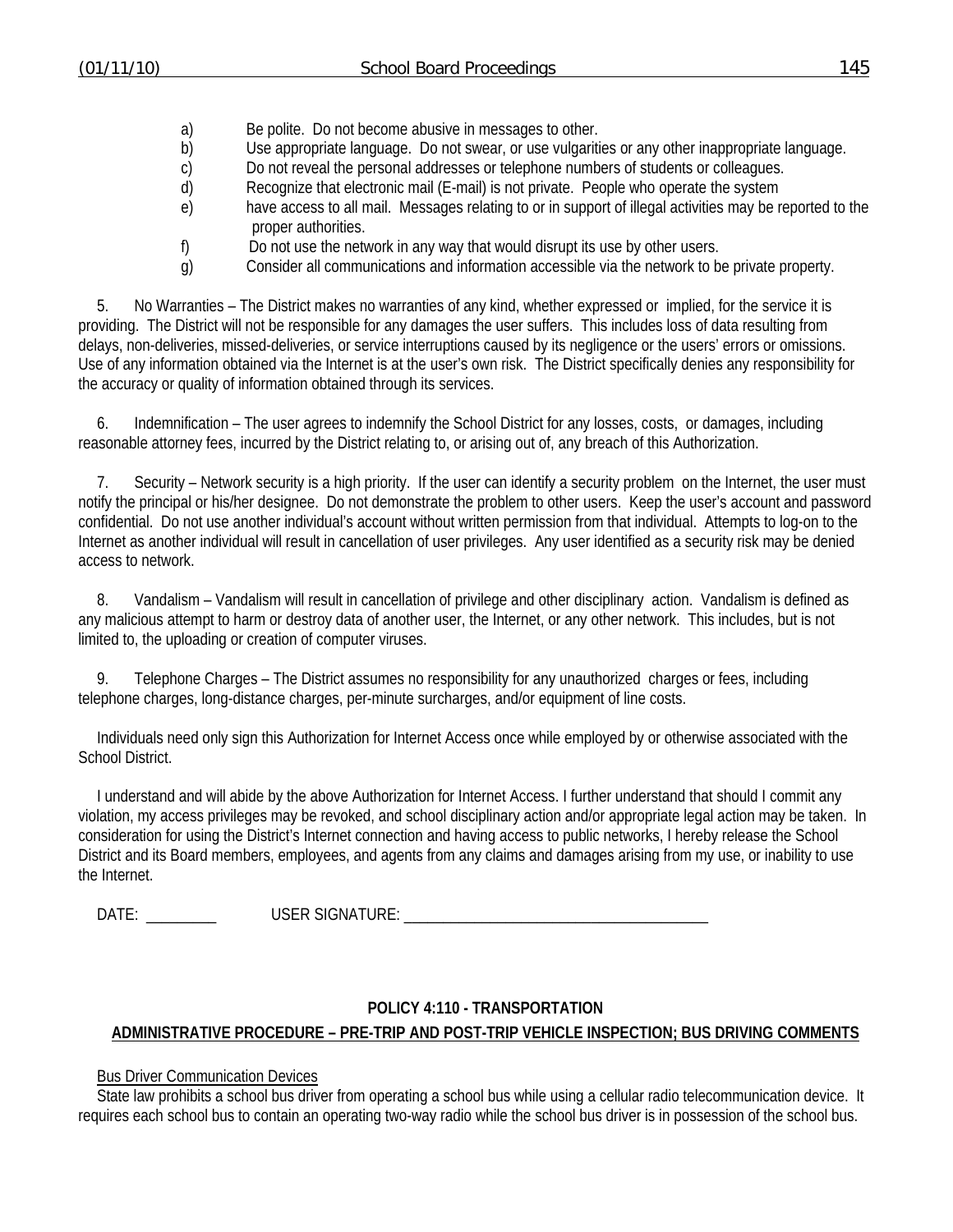The two way radio must be turned on and adjusted in a manner that would alert the driver of an incoming communication request. 625 ILCS 5/12-813, amended by P.A. 96-818.

Bus drivers may still have cell phones although they are prohibited from using cell phones while operating a bus except: (1) in an emergency situation to communicate with an emergency response operator; a hospital; a physician's office or health clinic; an ambulance service; a fire department, fire district, or fire company; or a police department; (2) in the event of a "mechanical breakdown or other mechanical problem;:" (3) if "a cellular radio telecommunication device … has a digital two-way radio service capability owned and operated by the school district, when that device is being used as a digital two-way radio;" and (4) when the bus is parked. 625 ILCS 5/12-813.1(c).

#### Bus/Vehicle Pre-Trip and Post-Trip Inspection

All school bus drivers, whether employed by the School District or private sector school bus company, shall;

- 1. Test the two-way radio and ensure that it is functioning properly before the bus is operated (625ILCS5/12- 816, amended by P.A. 96-818); and
- 2. Perform a visual sweep for children or other passengers at the end of a route, work shift or workday by:
	- a. Activating interior lights of the school bus to assist the driver in searching in and under each seat, and
	- b. Walking to the rear of the school bus/vehicle checking in and under each seat 625 ILCS 5/12-816(b).

If a mechanical post-trip inspection reminder system is installed, the driver shall comply with the requirements of that system 625 ILCS 5/12-816(d).

Failure by the driver to perform the inspection/visual sweep and walking to the rear of the bus may result in discipline or termination.

#### Bus Driving Comments

Each school bus and multifunction school activity bus shall display a sign at the rear, with letters and numerals readily visible and readable, in the following form:

TO COMMENT ON MY DRIVING, CALL (insert District area code and telephone number.)

Driving comments shall be accepted in the following manner:

- 1. Calls to comment on school bus driving shall be directed to the Superintendent or designee.
- 2. The Superintendent or designee shall conduct an internal investigation of the event that led to each complaint. Required for districts that own school buses by 625ILCS 5/12-821(c)(1).
- 3. The Superintendent or designee shall inform the commenting party of the results of any investigation and the action, if any, taken to remedy the situation. Required for district that own school buses by 625ILCS5/12-

821(c)(2)

ADOPTED: November 17, 2008

REVISED: January 11, 2010

5. GOAL 5 – CULTURE OF CUSTOMER SERVICE

 Report of Requests under the Freedom of Information Act and Status of Such Requests – Dr. Durflinger reported that we have received 8 FOIA requests since our last meeting. Five were filled and three are pending.

#### **CONSENT AGENDA –**

ADOPTION OF CONSENT CALENDAR -- Moved by Parker, seconded by Stowell adoption of the consent calendar.

On roll call, 7 ayes. Motion carried.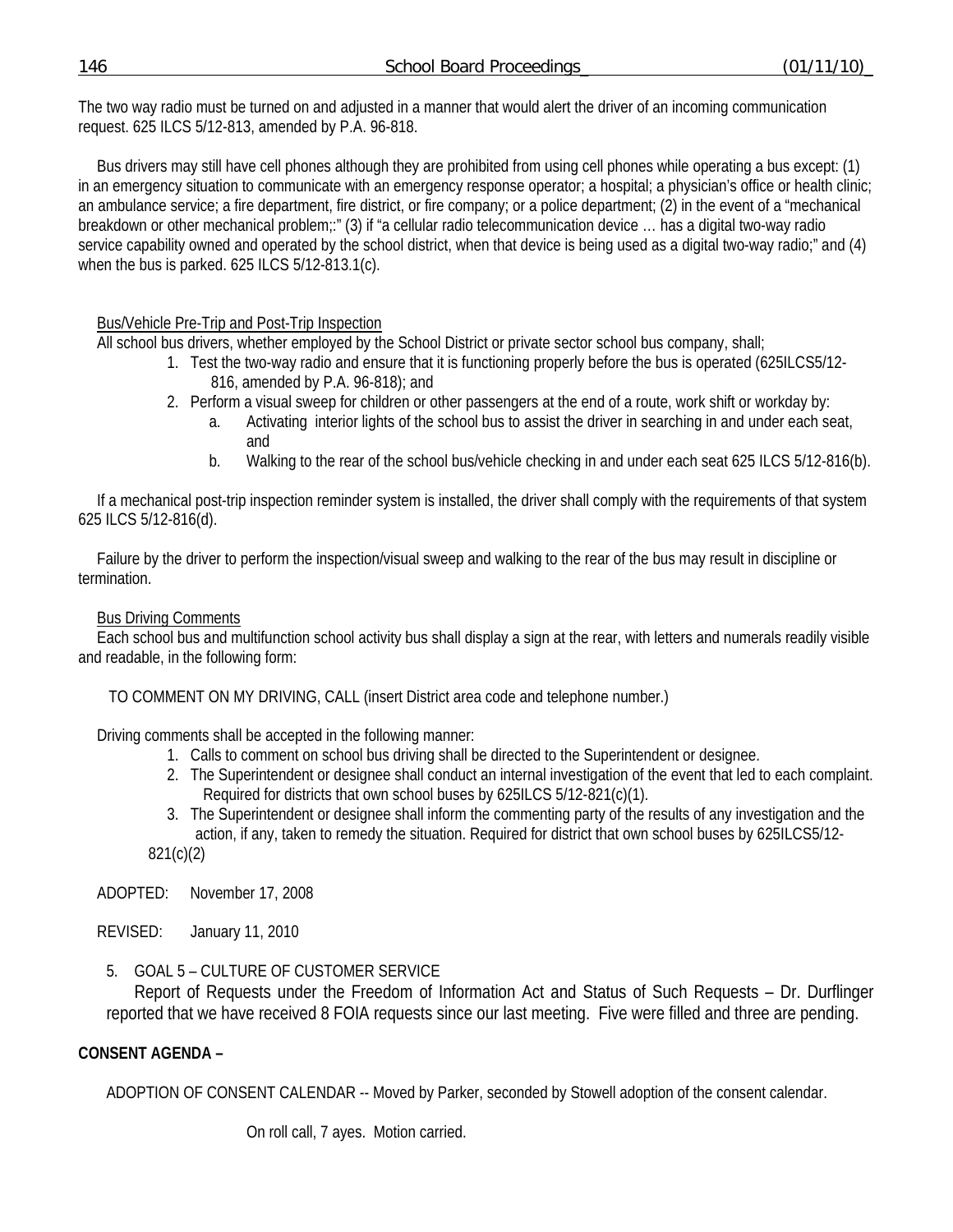GIFTS TO SCHOOL DISTRICT – Moved by Parker, seconded by Stowell, that the following donations be accepted and letters of appreciation sent to the donors.

- \$1,000.00 to purchase materials and support activities that enhance the development of social skills of students at Day Treatment donated by Mr. and Mrs. Glen Forck.
- \$200.00 for library books at the new Harrison Primary School and Glen Oak Primary School donated in honor of the retirement of Superintendent Hinton by Susan Grzanich, Trish Guinee and Kathleen Burke
- \$75.00 for library books at the new Harrison Primary School and Glen Oak Primary School donated in memory of Susan Grzanich's grandmother, Audrey McMullin, by Kathy Burke, Trish Guinee and Marty Yonker
- \$100.00 for classroom use at Hines Primary School donated by Angela Laughlin

School supplies valued by the donor at \$200.00 donated to Glen Oak Primary School by the 169 Airlift Squadron

\$1,000.00 for school use donated by William and Margaret Wendle to Irving Primary School

Furniture for school use, valued by the donor at \$1,000.00, donated to Northmoor Edison Primary School by Humana

\$50.00 as a Cheer Donation donated by the Wells Fargo Educational Matching Gift Program to Roosevelt Magnet **School** 

Tap shoes and music books, valued by the donor at \$70.00, donated by Steven D. Kilty to Roosevelt Magnet School

\$300.00 for library books donated by Roberta Parks to Von Steuben Middle School

\$240.00 to sponsor students who cannot afford the Lorado-Taft week donated by Doug and Lana Myers

On roll call, 7 ayes. Motion carried.

PAYMENT OF BILLS -- Moved by Parker, seconded by Stowell approval of the payment of the following bills.

| FUND | <b>DESCRIPTION</b>                  | BAL.SHEET  | <b>REV</b> | EXPENSE      | TOTAL        |
|------|-------------------------------------|------------|------------|--------------|--------------|
|      |                                     |            |            |              |              |
| 10   | EDUCATIONAL FUND                    | \$1,700.29 |            | \$59,430.62  | \$61,130.91  |
| 20   | <b>OPERATIONS, BLDG &amp; MAINT</b> |            |            | \$180,508.84 | \$180,508.84 |
| 40   | TRANSPORTATION                      |            |            | \$81,823.28  | \$81,823.28  |
| 60   | CAPITAL PROJECTS                    |            |            | \$167.16     | \$167.16     |
| 90   | CAPITAL IMPROVEMENTS                |            |            | \$269,665.47 | \$269,665.47 |
| 95   | MID CENTRAL ASSOCIATION             |            |            | \$0.00       | \$0.00       |
|      | PPS ADMIN OUTREACH                  |            |            |              |              |
| 99   | <b>PROG</b>                         |            |            | \$0.00       | \$0.00       |
|      |                                     |            |            | \$591,595.37 | \$593,295.66 |
|      |                                     |            |            |              |              |

On roll call, 7 ayes. Motion carried.

HUMAN RESOURCE REPORT -- Moved by Parker, seconded by Stowell approval of the following human resource report as amended by the administration.

| <b>Certified Personnel</b>                         | <b>Effective Date</b> |
|----------------------------------------------------|-----------------------|
| <b>Appointments</b>                                |                       |
| Interim Principal                                  |                       |
| Mike Plunkett - Lindbergh Middle School            | 01/11/10              |
| Teacher - Full Time New Hire                       |                       |
| Branch, Angela - Glen Oak / 4 <sup>th</sup> Grade  | 01/12/10              |
| Ehle, Brian - Lincoln / 6 <sup>th</sup> Grade Math | 01/12/10              |
| Harland, Hayley - Glen Oak / 4th Grade             | 01/12/10              |
| Sloan, Sean - Manual / Chemistry                   | 01/12/10              |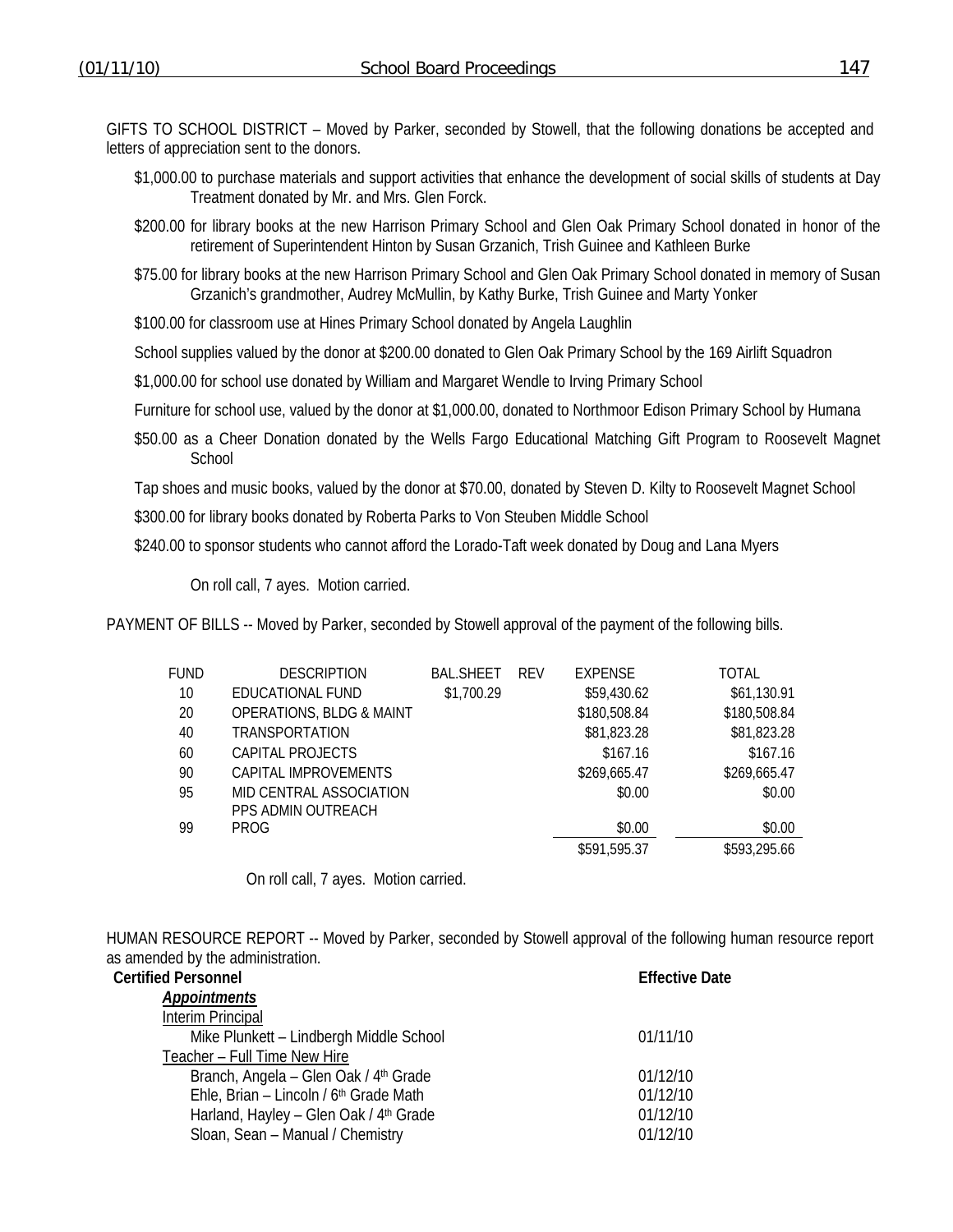| Thompson, Justine - Lincoln / 7 <sup>th</sup> Grade Math                  | 01/12/10 |
|---------------------------------------------------------------------------|----------|
| Teacher - Part Time New Hire                                              |          |
| Braun, Randal - Adult Education / ACT Prep                                | 02/17/10 |
| Tutor - Part Time                                                         |          |
| Adams, Jamie - Lindbergh                                                  | 01/12/10 |
| Dismang, Karen - Lindbergh                                                | 01/12/10 |
| Gleason, Julie - Lindbergh                                                | 01/12/10 |
| Jackson, Andrea - Lindbergh                                               | 01/12/10 |
| Kawczynski, Patricia - Lincoln                                            | 01/12/10 |
| <b>Leave of Absence</b>                                                   |          |
| Dean - Full Time                                                          |          |
| Ganschow, Kamey - Woodruff / FMLA from Approved Sick Leave                | 01/11/10 |
| Principal                                                                 |          |
| Wood, Nicole - Northmoor-Edison / Parental Leave (Thru End of Year) 05/10 |          |
| <u>Retiree</u>                                                            |          |
| Teacher - Full Time                                                       |          |
| Sharp, Mary - Franklin                                                    | 06/30/10 |
| <b>Resignations</b>                                                       |          |
| Principal                                                                 |          |
| Hise, Phillip - Lindbergh Middle School                                   | 01/11/10 |
| Teacher - Full Time                                                       |          |
| Hutson, Linsey - Woodruff / Not Qualified to Take FMLA                    | 12/11/09 |
|                                                                           |          |
| <b>Non-Certified Personnel</b>                                            |          |
| <u>Appointments</u>                                                       |          |
| <u>Coach</u>                                                              |          |
| Douglas, Rodney - Manual / Assistant Football Coach                       | 01/12/10 |
| <b>Home School Facilitator - Full Time</b>                                |          |
| Nicholas DeMoss - Whittier                                                | 01/12/10 |
| Para Professionals                                                        |          |
| <b>Student Assistant Advisor - Full Time</b>                              |          |
| Moss, Marie - Manual                                                      | 12/15/09 |
| <b>Student Information Manager</b>                                        |          |
| Thornton, Sparkle - Lincoln (Currently Teacher Aide)                      | 01/12/10 |
| Teacher Assistant - Full Time                                             |          |
| Holzhauer, Nicole - Von Steuben                                           | 01/12/10 |
| Matlock, Kathy - Northmoor                                                | 01/12/10 |
| Clerical                                                                  |          |
| Clerk Year Round - Full Time                                              |          |
| Moore, Sandra - Transportation (Currently a Bus Driver)                   | 01/12/10 |
| School Year Clerk - Full Time                                             |          |
| Burks, Michelle - Lincoln (Currently Clerical at Roy Ricketts)            | 01/12/10 |
| <b>School Improvement Coordinator</b>                                     |          |
| Bachler, Kris - Lincoln / SIP Grant                                       | 01/12/10 |
| <b>Transportation</b>                                                     |          |
| <b>Driver</b>                                                             |          |
| Bell, Trakeiyia                                                           | 12/09/09 |
| Kirby, Shamika - From Monitor to Driver                                   | 12/11/09 |
| Moore, Nicholas                                                           | 12/21/09 |
| Resignation                                                               |          |
| Clerical - Full Time                                                      |          |
| Hardy, Anita - Moving Out of State                                        | 01/04/10 |
| Paraprofessional - Full Time                                              |          |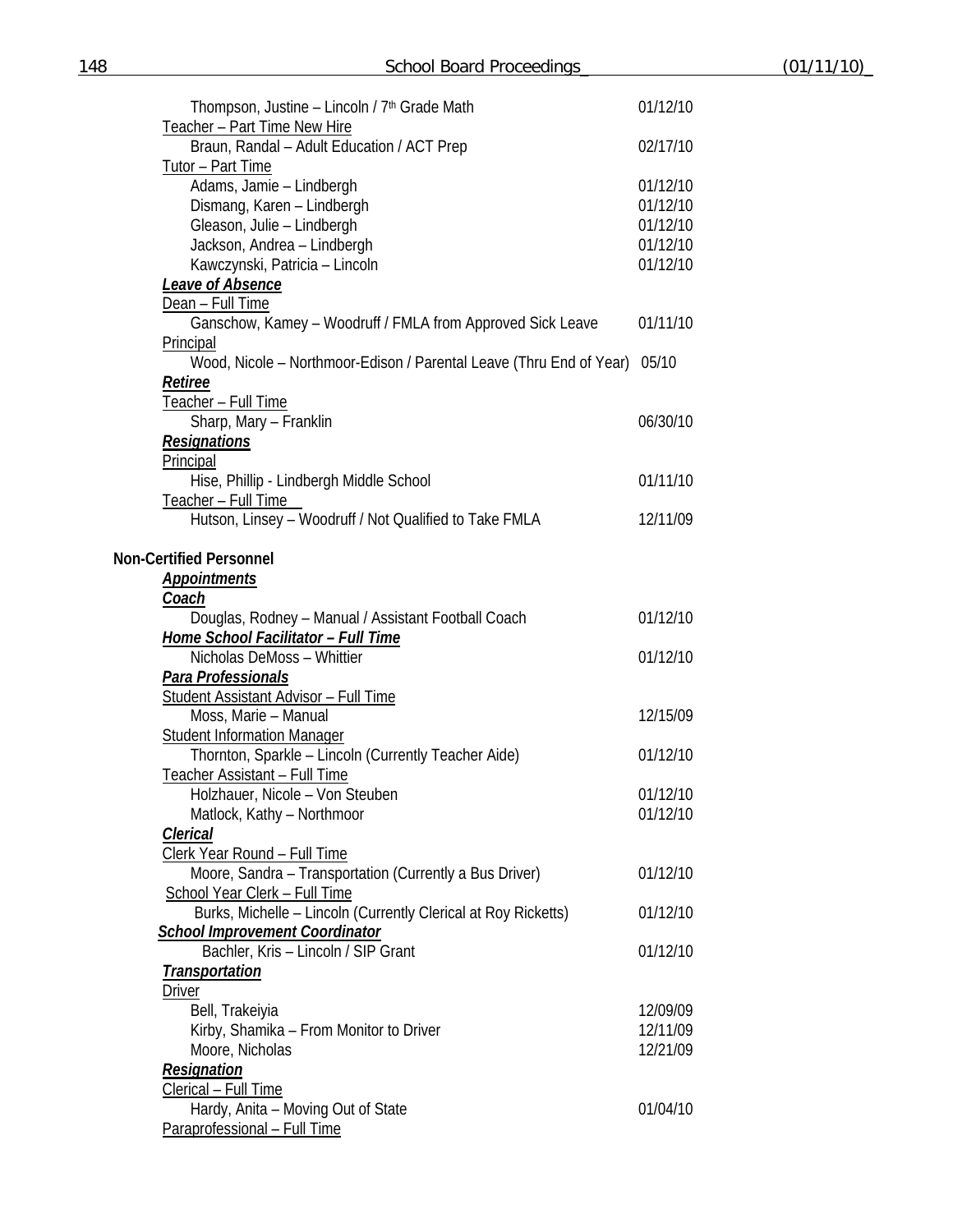| Respondek, Jason – Peace Corps (Revised Date)             | 01/06/10 |  |
|-----------------------------------------------------------|----------|--|
| <b>Retirees</b>                                           |          |  |
| Maintenance - Full Time                                   |          |  |
| O'Neill, William - Maintenance                            | 10/29/10 |  |
| <b>Terminations</b>                                       |          |  |
| <b>Miscellaneous</b>                                      |          |  |
| Salgado, Catherina - Temporary Position                   | 12/10/09 |  |
| <b>Summer School</b>                                      |          |  |
| Jorden, Cassandra - Hines                                 | 07/31/09 |  |
| <b>Transportation</b>                                     |          |  |
| Crow, Sherry - Driver (Total and Permanent Disability)    | 11/12/09 |  |
|                                                           |          |  |
| <b>Tutor Assistant</b>                                    |          |  |
| Quinn, Candace - Temporary Position                       | 06/30/09 |  |
| <b>Certified Substitutes</b>                              |          |  |
| <b>Appointments</b>                                       |          |  |
| Teachers                                                  |          |  |
| Bean, Heather                                             | 01/12/10 |  |
| Dismang, Karen                                            | 01/12/10 |  |
| Duncan, Tiffanie                                          | 01/12/10 |  |
| Jacobson, Clifford                                        | 01/12/10 |  |
| Johnson, Beth                                             | 01/12/10 |  |
|                                                           |          |  |
| Lieberman, Jessica                                        | 01/12/10 |  |
| Reiter, Jennifer                                          | 01/12/10 |  |
| Roemer, Lara                                              | 01/12/10 |  |
| Rogers, Matthew                                           | 01/12/10 |  |
| Scott, Emily                                              | 01/12/10 |  |
| Waibel, David                                             | 01/12/10 |  |
| Weaver, Trudy                                             | 01/12/10 |  |
| <b>Resignations</b>                                       |          |  |
| <u>Teachers</u>                                           |          |  |
| Hooks, Alfred - No Longer Available                       | 12/29/09 |  |
| Jimerson, Lakeia - Other Employment                       | 01/06/10 |  |
| Pearce, Sabrina - Other Employment                        | 12/14/09 |  |
| Stanek, Pamela - Declined Offer                           | 12/16/09 |  |
| <u>Terminations</u>                                       |          |  |
| Teachers                                                  |          |  |
| Alsene, Abigale - No Contract/Certificate Not Registered  | 01/04/10 |  |
| Hitchcock, Kristen - Unavailable to Work                  | 12/21/09 |  |
|                                                           |          |  |
| Koehlhoeffer, Brooke - No Contract/Not Properly Certified | 01/04/10 |  |
| Schupp, Susan - Unreliable                                | 01/05/10 |  |
| <b>Non-Certified Substitutes</b>                          |          |  |
| <b>Appointments</b>                                       |          |  |
| Jacobson, Clifford - Charter Oak                          | 01/12/10 |  |
| <b>Position Ended/Temporary Position</b>                  |          |  |
| <b>Student Workers</b>                                    |          |  |
| Freeman, Travis - Jamieson                                | 12/18/09 |  |
| Karpowicz, Theodore - Richwoods                           | 12/16/09 |  |
| Olin, Christopher - Richwoods                             | 12/18/09 |  |
| Zavala, Valerie - Richwoods                               | 12/18/09 |  |
|                                                           |          |  |
| <b>Resignations</b>                                       |          |  |
| <b>Behavioral Attendants</b>                              |          |  |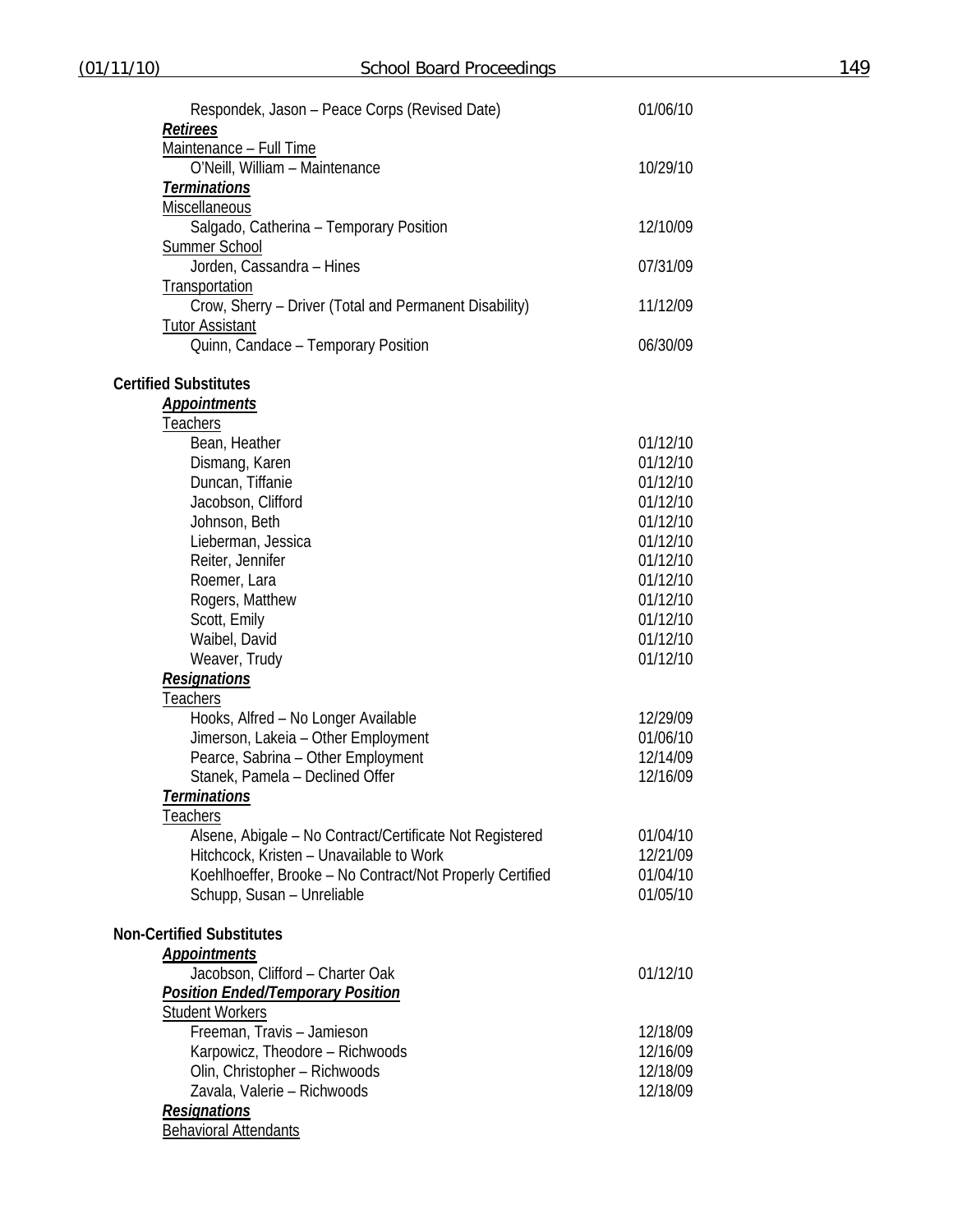| 12/11/09 |
|----------|
|          |
|          |
| 12/14/09 |
| 12/14/09 |
| 12/22/09 |
| 12/14/09 |
|          |
| 12/14/09 |
|          |
| 12/21/09 |
|          |

On roll call, 7 ayes. Motion carried.

TRAVEL REQUESTS - Moved by Parker, seconded by Stowell approval of the travel requests as presented by the administration. (Copy is on file in the board secretary's office.)

On roll call, 7 ayes. Motion carried.

**CONTRACT WITH ROGY'S LEARNING PLACE 3** - That the agreement between Peoria Public School District 150 and Rogy's Learning Place 3 to provide before and after care at Valeska Hinton Early Childhood Center be approved

Mr. Stowell challenged the community to embrace early childhood education and have all children "ready to learn" by kindergarten.

On roll call, 7 ayes. Motion carried.

#### **DELIBERATION AGENDA** - .

.

Review of Suspensions - Moved by Stowell seconded by Parker that the Review of Suspensions listed on Report dated January 11, 2010 be approved as presented.

On roll call, 7 ayes. Motion carried.

Expulsions – Moved by Stowell, seconded by Parker that the Expulsions listed on the report dated January 11, 2010 be approved as amended.

> On roll call, 6 ayes. Butler, Gorenz Parker, Petelle, Stowell, Wolfmeyer, 1 nay. Ross. Motion carried.

APPROVAL OF TEACHER CONTRACT - Moved by Petelle, seconded by Ross that the final agreement between the Board of Education, City of Peoria, School District 150 and the Peoria Federation of Teachers, IFT-AFT/AFL-CIO, July 1, 2009 thru June 30, 2011 be approved.

Dr. Durflinger thanked all those involved in negotiations and noted the teachers' willingness to come up with solutions that were workable for both parties. He emphasized that the union took the problems presented by the District and tried to solve it with language.

President Wolfmeyer thanked all for their collaboration efforts.

On roll call, 7 ayes. Motion carried.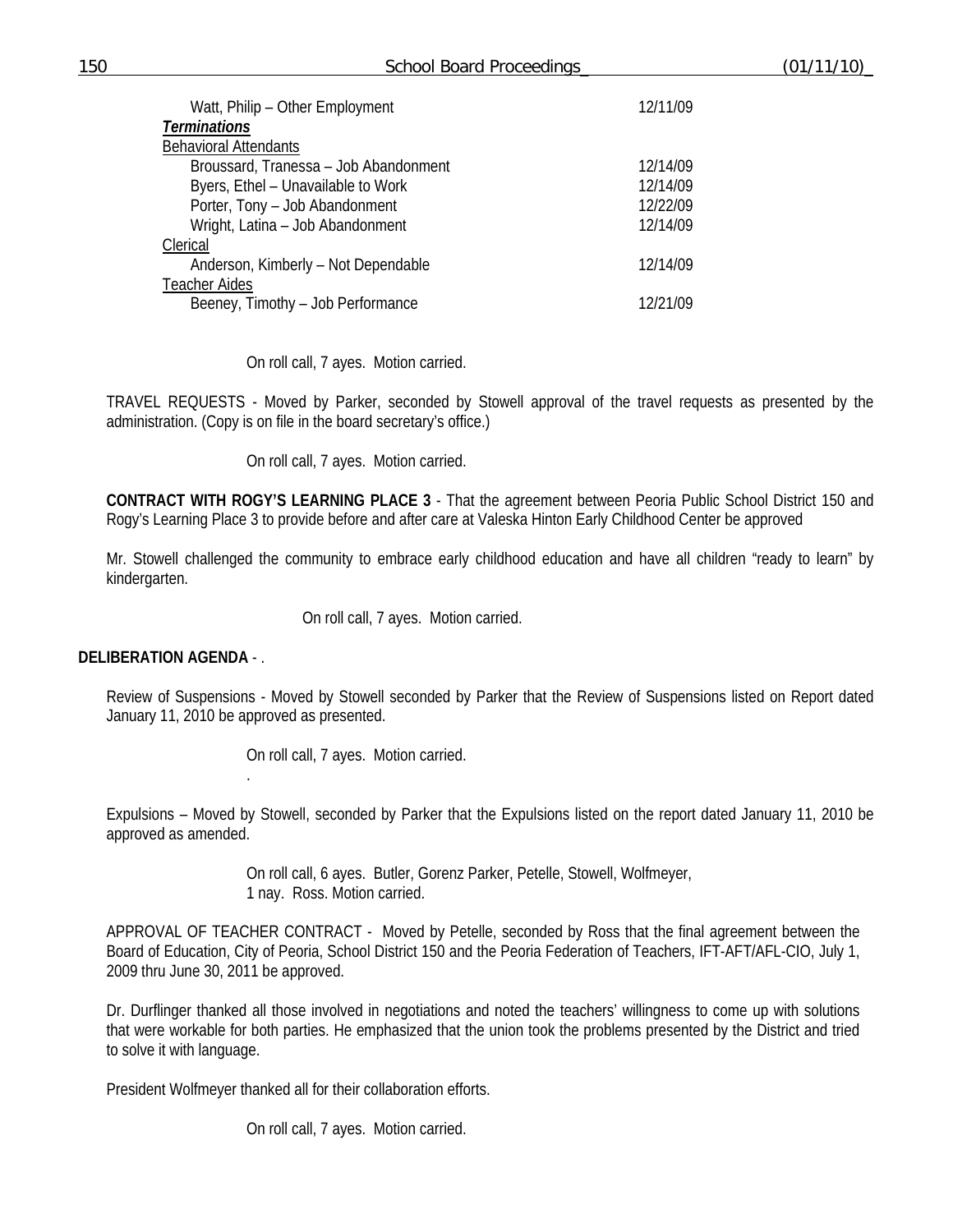APPROVAL OF THE PEORIA CHARTER SCHOOL INITIATIVE – Moved by Stowell, seconded by Ross that the charter school proposal submitted by Peoria Charter School Initiative dated October 1, 2009 and amended on December 23, 2009 is approved, subject to the negotiation of the terms of a contract between the Board of Education and Peoria Charter School Initiative as required by the Illinois School Code.

Board members discussed the initiative. President Wolfmeyer spoke to clarify the first year cost noting that the figures were re-worked and that the cost would be \$800,000 to \$900,000 for the first year. With the Caterpillar and matching grants that would make this a neutral proposal.

Mrs. Parker stated that she appreciated all the efforts of the community to help the board make a decision.

Mrs. Butler stated that she is grateful for the work that has been done and for the effort by the community in showing compassion and engagement. She asked about the cost for continuing years. Dr. Stewart replied that the district is responsible for 75 to 125% of per capita tuition reimbursement from the state. The school would also apply for grants and would have their own fund raising efforts.

Ms. Petelle stressed her concern that the Board just closed a high school and the opening of a charter school will result in the closing of another middle school or 49 employees over the next five years. She would like some type of financial guarantee that this school will succeed.

Mrs. Schau reported that the District will still be able to claim students on GSA, aid will still follow the students and then go to the charter school. She noted the cost for each of the next five years:

 Year 1 – neutral Year 2 - \$1.5 million Year 3 – \$404,338 Year 4 - \$254,585 Year 5 - \$373,557

Dr. Durflinger asked for opinion on if the charter did not perform. Attorney Walvoord reported that we would not get any money back. He stated that that there would be provisions for minimal contract violations to be resolved and if there were major problems the contract could be revoked after the five year term. Each charter must be renewed after five years. He noted that there will be provisions in the contract and it will come back at the next meeting.

Dr. Durlfinger noted that we are getting ready to embark on a facility study, the district will have to close more school even without the new charter. The charter will be considered in the facility study.

Mr. Stowell noted that 85% of the District cost goes to salaries – in the charter that amount is 60%. The charter would also have a longer day and longer year. He also appreciated the service component that would be in the charter to enhance learning. He proposed that the high school portion of the academy be located at Peoria High School and be a part of their campus. He would like to see home ec reinstated and vibrant programs offered. He noted that the Board will be telling the new Superintendent that an alternative school is one of their top four goals.

Dr. Gorenz noted that these are difficult times and they will be difficult for many years to come. He noted that decisions are difficult for an organization – it is difficult to cut costs and improve quality – expenses have to be re-directed. He noted that the achievement gap is a problem in the district and it will not get any better if we keep doing the same things over and over.

Ms. Petelle stated that she cannot support this program tonight, we have other priorities. She feels it is a great program, but not appropriate at this time.

Mrs. Ross emphasized that the students would still be District 150 students. She feels the community presents a negative mindset about our students and we need to change that.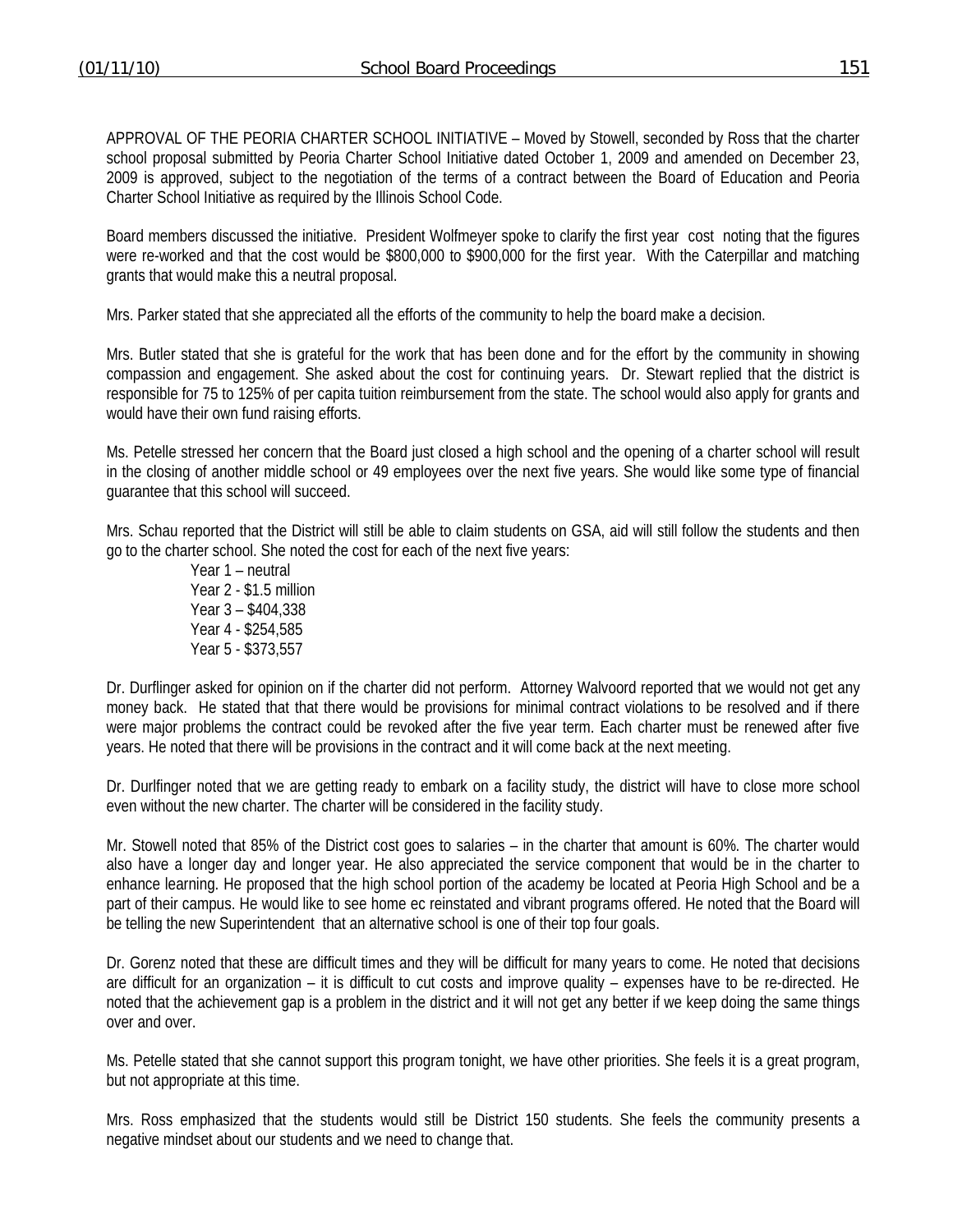With no further discussion, President Wolfmeyer called for the vote.

On roll call, 7 ayes. Motion carried.

FIRST READING OF BOARD POLICY CHANGES – Moved by Gorenz, seconded by Stowell that this be the first reading of changes to the following policies as recommended by administration.

4:110 - Transportation

5:330 – Sick Days, Vacation, Holidays, and Leaves

On roll call, 7 ayes. Motion carried.

### **FINAL READING OF BOARD POLICIES –**

# **Policy 4:55 - Operational Services - Use of Credit and Procurement Cards**

The Superintendent and employees designated by the Superintendent are authorized to use District credit and procurement cards to simplify the acquisition, receipt and payment of purchases and travel expenses incurred on the District's behalf. Credit and procurement cards shall only be used for those expenses that are for the District's benefit and serve a valid and proper public purpose; they shall not be used for personal purchases. Cardholders are responsible for exercising due care and judgment and for acting in the District's best interests.

The Superintendent or designee shall manage the use of District credit and procurement cards by employees. It is the Board's responsibility, through the audit and approval process, to determine whether District credit and procurement card use by the Superintendent is appropriate.

In addition to the other limitations contained in this and other Board policies, District credit and procurement cards are governed by the following restrictions:

- 1. Credit and/or procurement cards may only be used to pay certain job-related expenses or to make purchases on behalf of the Board or District or any student activity fund, or for purposes that would otherwise be addressed through a conventional revolving fund.
- 2. The Superintendent or designee shall instruct the issuing bank to block the cards' use at unapproved merchants.
- 3. Each cardholder, other than the Superintendent, may charge no more than \$500 in a single purchase and no more than \$1000 within a given month without prior authorization from the Superintendent.
- 4. The Superintendent or designee must approve the use of a District credit or procurement card whenever such use is by telephone, fax, and the internet. Permission shall be withheld when the use violated any Board policy, is from a vendor whose reputation has not been verified, or would be more expensive than if another available payment method were used.
- 5. The consequences for unauthorized purchases include, but are not limited to, reimbursing the District for the purchase amount, loss of cardholding privileges, and, if made by an employee, discipline up to and including discharge.
- 6. All cardholders must sign a statement affirming that they are familiar with this policy.
- 7. The Superintendent shall implement a process whereby all purchases using a District credit or procurement card are reviewed and approved by someone other than the cardholder or someone under the cardholder's supervision.
- 8. Cardholders must submit the original, itemized receipt to document all purchases.
- 9. No individual may use a District credit or procurement card to make purchases in a manner contrary to State law, including, but not limited to, the bidding and other purchasing requirement in 105ILCS 5/10-20.21, or any Board policy.
- 10. The Superintendent or designee shall account for any financial or material reward or rebate offered by the company or institution issuing the District credit or procurement card and shall ensure that it is used for the District's benefit.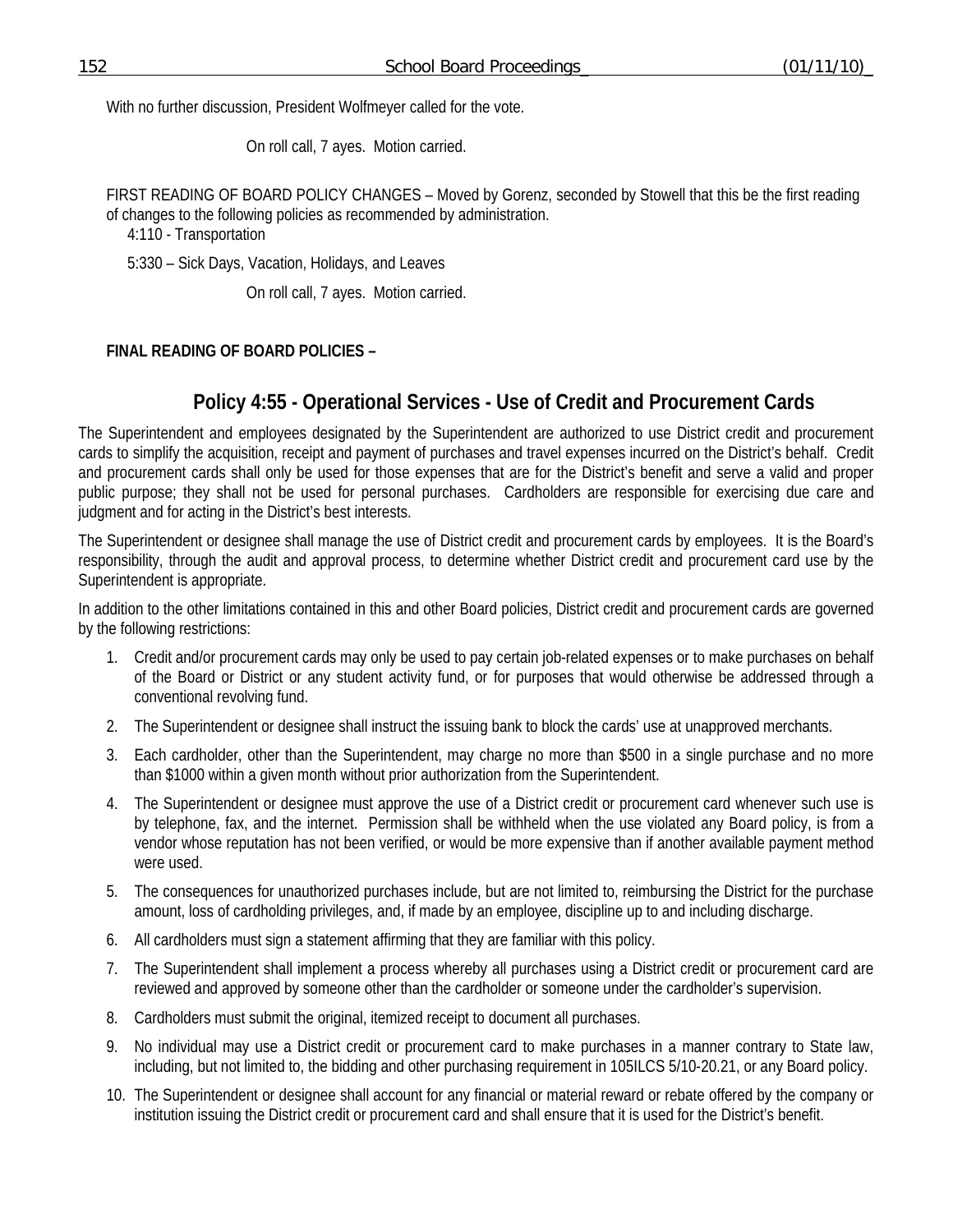LEGAL REF.: 105 ILCS 5/10-20.21 23 Ill.Admin.Code 100.70(d)

CROSS REF.: 4:50 (Payment Procedures), 4:60 (Purchases and Contracts), 4:80 (Accounting and Audits), 4:90 (Activity Funds)

ADOPTED: January 11, 2010

## **Administrative Procedure 4:55 - Operational Services**

#### **Administrative Procedure – Controls for the Use of District Credit and Procurement Cards**

This procedure implements, and is subject to, Board policy 4:55, Use of Credit and Procurement Cards. The business office shall oversee the following controls:

#### **Issue District credit and/or procurement cards to only authorized individuals**.

- 1. Require prior authorization before issuing a card to any individual.
- 2. Have cardholders sign 4:55E, Cardholder's Statement Affirming Familiarity with Requirements for Using District Credit and/or Procurement Cards.
- 3. Instruct Cardholders:
	- a. In the proper use of cards, and;
	- b. How to document purchases, including the need to: (a) present an itemized receipt in addition to a credit or procurement card receipt for each item, (b) indicate the date, purpose and nature of the charge on the receipt, and (c) identify the names of individuals for whom expenditures were incurred on the receipt.

#### **Monitor that credit and/or procurement cards are being used for appropriate purchases.**

- **1.** Prohibit the use of District credit or procurement cards for personal expenses.
- **2.** Do not use cards that allow cash advances or cash back from purchases.
- **3.** Establish reasonable credit limits for each purchase, transaction, and/or balance total on each card. Reduce the limits on existing cards if necessary. Require prior authorization for purchases above these limits.
- **4.** When a card is used for "emergency purposes," require that the user clearly document the emergency situation that justified the need.
- **5.** Block certain types of vendors or purchases using Merchant Category Codes these categorize business by the products or services they provide. Request that the card issuer prohibit charges from dry cleaners, health or beauty spas, liquor stores, race tracks, casinos, churches, physicians, and other merchant categories the District will never use.
- **6.** Perform scheduled random analyses of individual cardholders. This includes examining the continued need for the card and the nature of purchases being made.
- **7.** Perform scheduled and random analyses to determine whether Board policy is being followed.

#### **Safeguard District credit and procurement cards.**

- **1.** Keep all cards in a secure location.
- **2.** Issue cards only for the time period that they are needed.
- **3.** Issue cards in the names of specific individuals to help maintain accountability.
- **4.** Prohibit a card's use by anyone other than the individual to whom a card is issued.
- **5.** Develop and follow procedures to cancel cards when lost or stolen and when individuals leave employment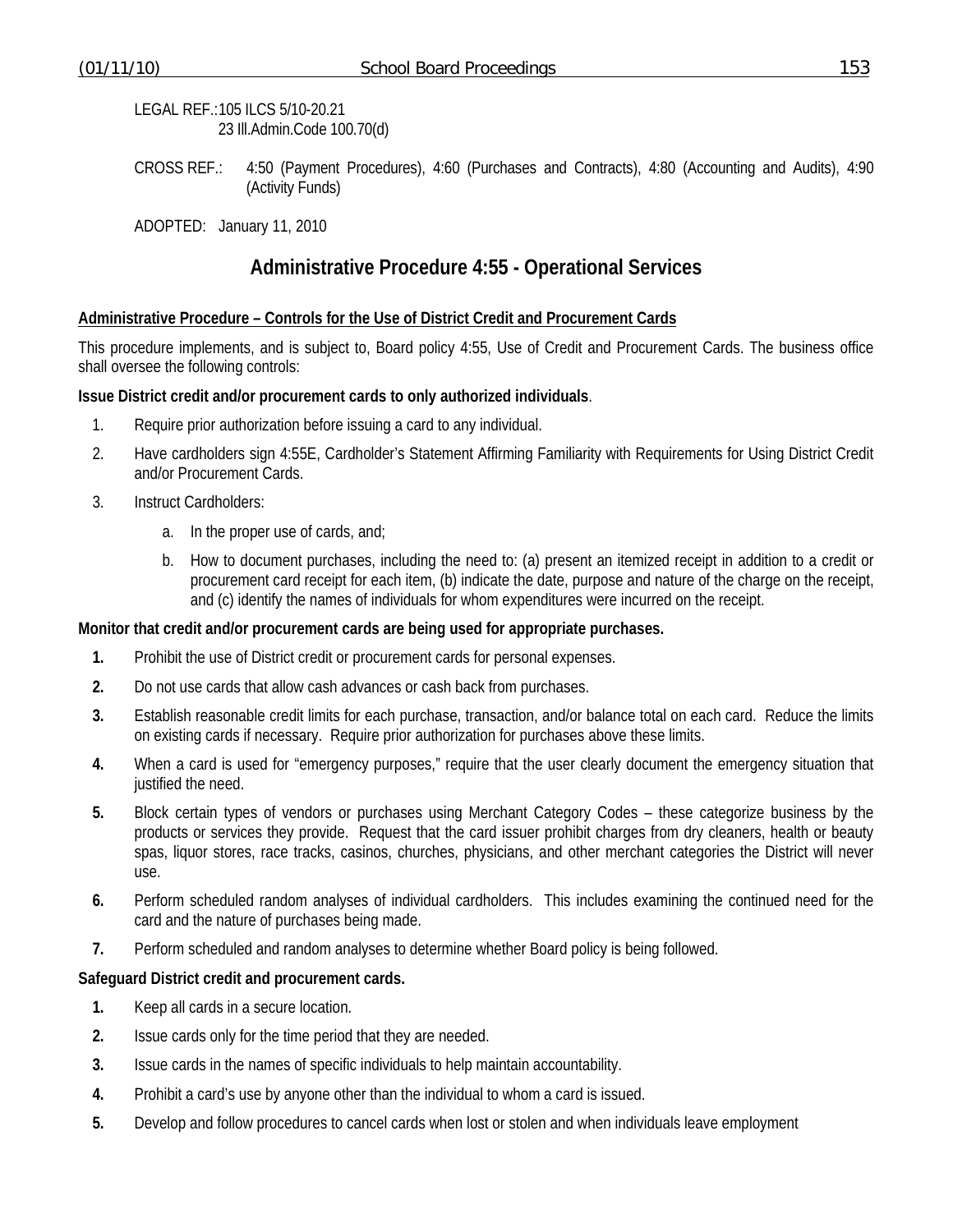- **6.** Cancel existing cards that are not needed or accounted for.
- **7.** Review and update master credit card lists annually.

#### **Monitor credit and/or procurement card statements.**

- 1. Review statement and watch for suspicious activity, such as, unusual destinations or items, purchases from a vendor whose reputation has not been verified, or purchases that would have been less expensive if another available payment method had been used.
- 2. Have billing statements broken down by individual user.
- 3. Have a reconciliation process and timetable. This includes:
	- a. Reconciling credit card statements to itemized receipts and invoices;
	- b. Examining the documentation supporting purchases to ensure charges are authorized and reasonable;
	- c. Delegating approval, verification, and payment of bills to different individuals; and
	- d. Requiring someone other than the cardholder or an individual supervised by the cardholder to review and approve transactions
	- 4. In exceptional circumstances when the Superintendent approved a charge that would otherwise be disallowed, maintain a record documenting the Superintendent's approval as well as all other pertinent information about the charge.
	- 5. Review all uses of a card via telephone, fax and the internet to be sure they were approved by the Superintendent or designee.
	- 6. Establish a way of recouping inappropriate charges.
	- 7. Do not use automatic payment deductions to pay credit or procurement card bills.
	- 8. Pay bills on time to avoid paying fees and late charges.
	- 9. Appropriately follow up on any discrepancies.
	- 10. Verify that the items purchased were actually received.
	- 11. Account for any financial or material reward or rebate offered by the company or institution issuing the District credit or procurement card and verify that it was used for the District's benefit.

The following District employees may be issued District credit and/or procurement cards. Other District employees may use a District credit and/or procurement card after receiving specific authorization from the Superintendent.

| <b>Employment Position</b> | <b>Authorized Use and Other Limitations</b>                                                                                                                |
|----------------------------|------------------------------------------------------------------------------------------------------------------------------------------------------------|
| Superintendent             | Actual and necessary expenses incurred in the performance of the<br>Superintendent's duties.                                                               |
| Assistant                  | Actual and necessary expenses incurred in the performance of the job                                                                                       |
| Superintendents            | duties.                                                                                                                                                    |
|                            | Expenses related to professional development                                                                                                               |
| <b>Building Principals</b> | Purchases of materials and supplies for his or her building that must<br>be made quickly and/or are too small to process through the regular<br>procedure. |
|                            | Expenses from student activity funds for educational, recreational, or<br>cultural purposes.                                                               |
|                            | Expenses related to professional development.                                                                                                              |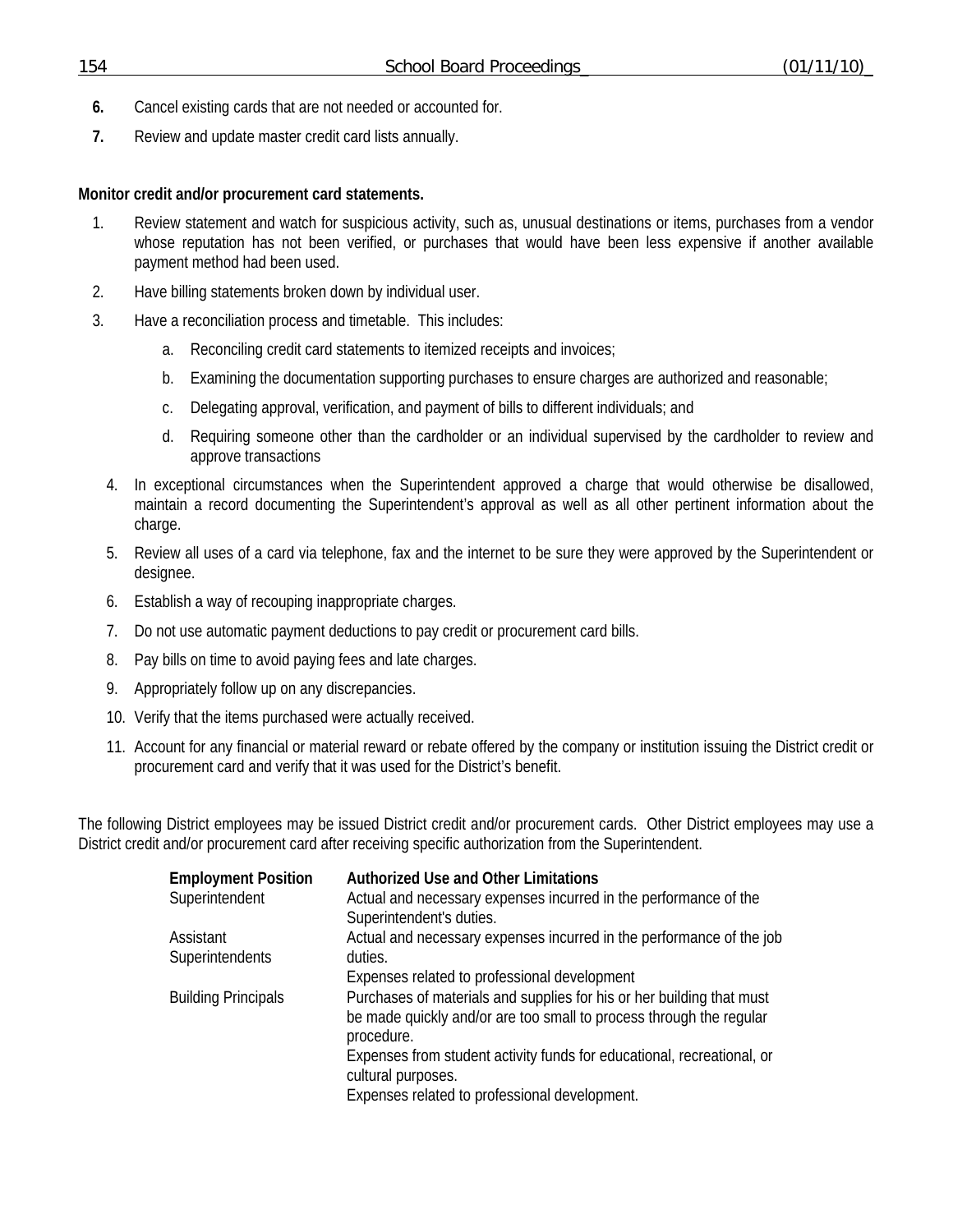ADOPTED: January 11, 2010

# **Policy 4:55 Exhibit - Operational Services**

**Exhibit – Cardholder;s Statement Affirming Familiarity with Requirements for Using District Credit and/or Procurement Cards**

Cardholder's name

Cardholder's address

**Position** 

Name of individual who authorized issuance of card

I affirm that I am familiar with the Board's policy on using credit and procurement cards, that I understand my responsibilities regarding use of such cards, and that I agree to adhere to all requirements regarding such cards.

Cardholder's signature Date

-------------------------------------------------------------------------------------------------------------------------

I provided a copy of this statement along with a copy of the Board policy 4:55, *Use of Credit and Procurement Cards,* to the cardholder who signed this statement.

Office personnel Date

# **Policy 4:140 - Operational Services**

## *Waiver of Student Fees*

The Superintendent will recommend to the Board for adoption what fees, if any, will be charged for the use of textbooks, consumable materials, extracurricular activities, and other school fees. Students will pay for loss of school books or other school-owned materials.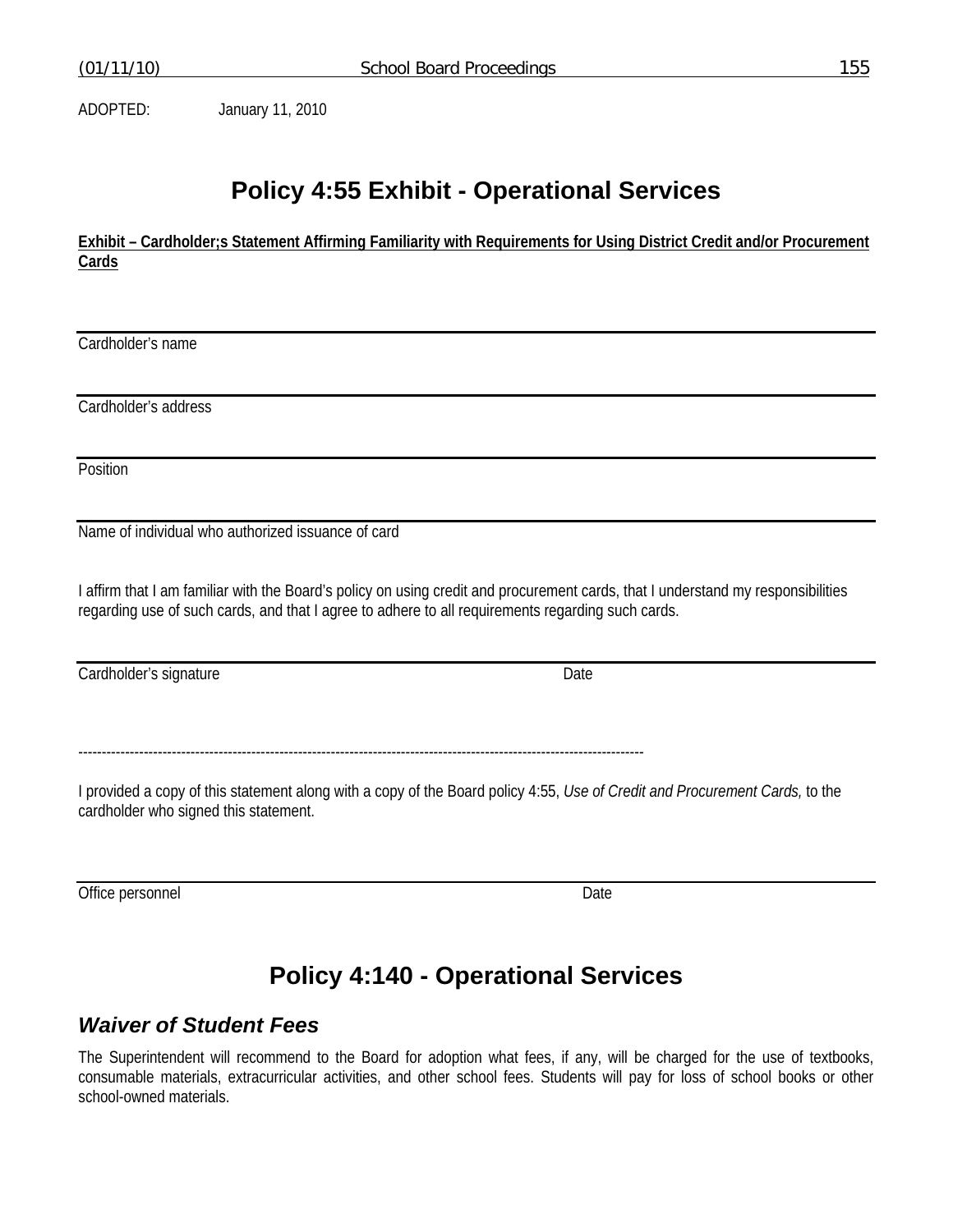|--|

Fees for textbooks, other instructional materials, and driver education are waived for students who meet the eligibility criteria for fee waiver contained in this policy. In order that no student is denied educational services or academic credit due to the inability of parent(s)/guardian(s) to pay fees and charges, the Superintendent will recommend to the Board for adoption what additional fees, if any, the District will waive for students who meet the eligibility criteria for fee waiver. Students receiving a fee waiver are not exempt from charges for lost and damaged books, locks, materials, supplies, and equipment.

#### Notification

The Superintendent shall ensure that applications for fee waivers are widely available and distributed according to State law and ISBE rule and that provisions for assisting parents/guardians complete the application are available.

#### Eligibility Criteria

A student shall be eligible for a fee waiver when:

 1. The student currently lives in a household that meets the free lunch or breakfast eligibility guidelines established by the federal government pursuant to the National School Lunch Act, 42 U.S.C. 1758, 7 C.F.R. part 245 et seq or

 2. The student or student's family is currently receiving aid under Article IV of The Illinois Public Aid Code (Aid to Families with Dependent Children).

#### Verification

The Superintendent or designee must follow the verification requirements of 7 C.F.R. 245.6a when using the free lunch or breakfast eligibility guidelines pursuant to the National School Lunch Act as the basis for waiver of the students' fee(s).

When using a District established or other independent verification process, the Superintendent or designee may not require verification more often than every 60 calendar days. The Superintendent or designee shall not use any information from any independent verification process to determine free lunch or breakfast eligibility pursuant to The National School Lunch Act.

#### Determination and Appeal

The Superintendent or designee will notify the parent(s)/guardian(s) promptly as to whether the fee waiver request has been granted or denied. The denial of a fee waiver request may be appealed to the Superintendent by submitting the appeal in writing to the Superintendent within 14 days of the denial. The Superintendent or designee shall respond within 14 days of receipt of the appeal. The Superintendent's decision may be appealed to the Board of Education. The decision of the Board is final and binding.

Questions regarding the fee waiver request process should be addressed to the Superintendent or designee.

- LEGAL REF.: 105 ILCS 5/10-20.13 and 5/10-22.25. 23 Ill. Admin. Code §1.245 [unenforceable]. CROSS REF: 4:130 (Free and Reducaed-Price Food Services) ADOPTED: July 18, 2005
- REVISED: January 11, 2010

# **Policy 4:140 Exhibit for Waiver of Textbook Fee**

### **PEORIA PUBLIC SCHOOLS DISTRICT 150**

### **2009-2010 TEXTBOOK FEE WAIVER**

#### USE THIS FORM **ONLY IF YOU HAVE BEEN DENIED FOR FREE OR REDUCED MEALS** AFTER SUBMITTING AN APPLICATION FOR FREE AND REDUCED-PRICE MEALS TO THE ENTERPRISE SERVICES DEPARTMENT OF PEORIA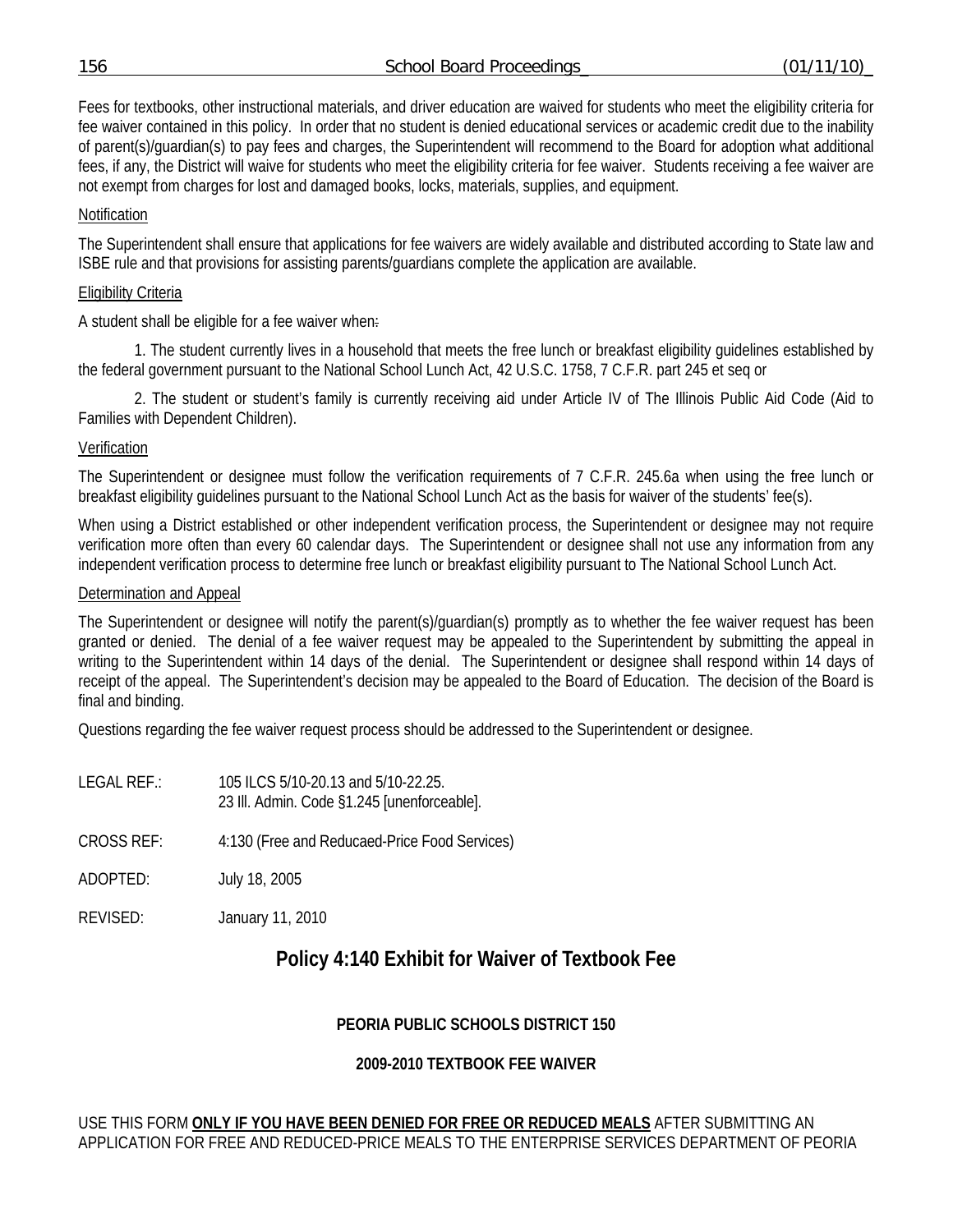PUBLIC SCHOOLS. If you did not receive a letter of approval or denial within 10 days, please call Enterprise Services at 282- 3330 to check on your status.

| Student Name(s) | <b>School Attended</b> | Grade |
|-----------------|------------------------|-------|
|                 |                        |       |
|                 |                        |       |
|                 |                        |       |
|                 |                        |       |
|                 |                        |       |
|                 |                        |       |

In support of this fee waiver request, one of the following statements is true and accurate **(DOCUMENTATION REQUIRED**)

\_\_\_\_\_\_\_Unusual loss due to fire, flood or storm damage

\_\_\_\_\_\_\_Unusually high medical expenses

I, the undersigned parent/guardian of the above-named student(s), hereby request that the School Board of District 150 waive the textbook rental fee pursuant to Illinois Revised Statutes, ch. 122, para. 10-20.13.

I have reviewed the District's policy and am specifically aware that supplying false information to obtain a fee waiver is a Class 4 felony (Illinois Revised Statutes, ch. 38, para. 17-6). I attest that the statements made herein are true and correct.

|               | Phone________________________ |
|---------------|-------------------------------|
|               |                               |
|               |                               |
| DENIED_______ |                               |

# **Policy 5:240 - Professional Personnel**

# *Suspension*

#### Suspension Without Pay

The Board of Education may suspend without pay (1) a professional employee pending a dismissal hearing, or (2) a teacher as a disciplinary measure for up to 30 employment days for misconduct that is detrimental to the School District.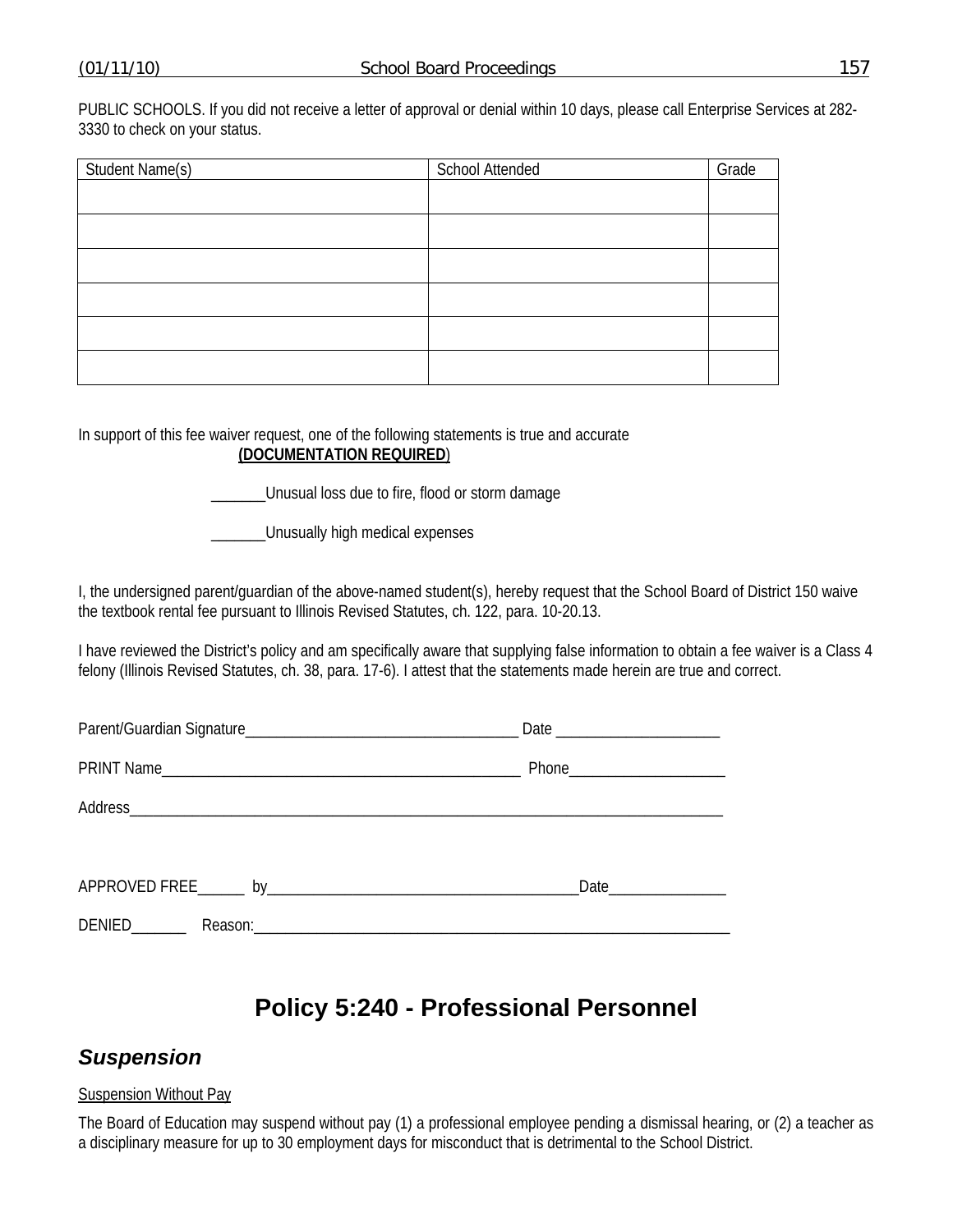Misconduct that is detrimental to the School District includes:

- Insubordination, including any failure to follow an oral or written directive from a supervisor
- Violation of Board policy or Administrative Procedure
- Conduct that disrupts or may disrupt the educational program or process
- Conduct that violates any State or federal law that relates to the employee's duties
- Other sufficient causes

At the request of the professional employee within 5 calendar days of receipt of a pre-suspension notification, the Board or Board-appointed hearing examiner will conduct a pre-suspension hearing. The Board or its designee shall notify the professional employee of the alleged charges and the date and time of the hearing. At the pre-suspension hearing, the professional employee or his/her representative may present evidence.

#### Suspension With Pay

The Board of Education or Superintendent or designee may suspend a professional employee with pay (1) during an investigation into allegations of disobedience or misconduct whenever the employee's continued presence in his or her position would not be in the School District's best interests, (2) as a disciplinary measure for misconduct that is detrimental to the School District as defined above, or (3) pending a Board hearing to suspend a teacher without pay.

The Superintendent shall meet with the professional employee to present the allegations and give the professional employee an opportunity to refute the charges. The professional employee will be told the dates and times the suspension will begin and end. No suspension with pay shall exceed 10 school or working days in length.

### **ADMINISTRATIVE LEAVE**

#### Administrative Leave with Pay

The Superintendent, or designee, may place any employee on administrative leave with pay during any investigation for allegations of disobedience or misconduct when the employee's continued presence in his or her position would not be in the District's best interest, including or during the pendency of any criminal or administrative charges. Administrative leave is not a disciplinary measure. Administrative leave exceeding ten (10) school or working days shall have the consensus of the Board of Education.

LEGAL REF.: 105 ILCS 5/24-12. Cleveland Board of Education v. Loudermill, 105 S.Ct. 1487 (1985). Barszcz v. Community College District No. 504, 400 F.Supp. 675 (N.D. Ill., 1975). Massie v. East St. Louis School District No.189, 561 N.E.2d 246 (Ill.App.5, 1990).

CROSS REF.: 5:290 (Educational Support Personnel - Employment Termination and Suspensions)

ADOPTED: July 18, 2005 REVISED: January 11, 2010

# **Policy 7:65 - Students**

# *School (NCLB) Choice and Supplemental Educational Services (SES)*

This Policy shall apply only to those students enrolled in a school identified by the Board of Education for school improvement, corrective action, or restructuring according to the No Child Left Behind Act. Students enrolled in those schools may transfer to another public school within the District that has not been so identified. If there are no District schools available into which a student may transfer, the Superintendent or designee shall, to the extent practical, establish a cooperative agreement with other School Districts in the area.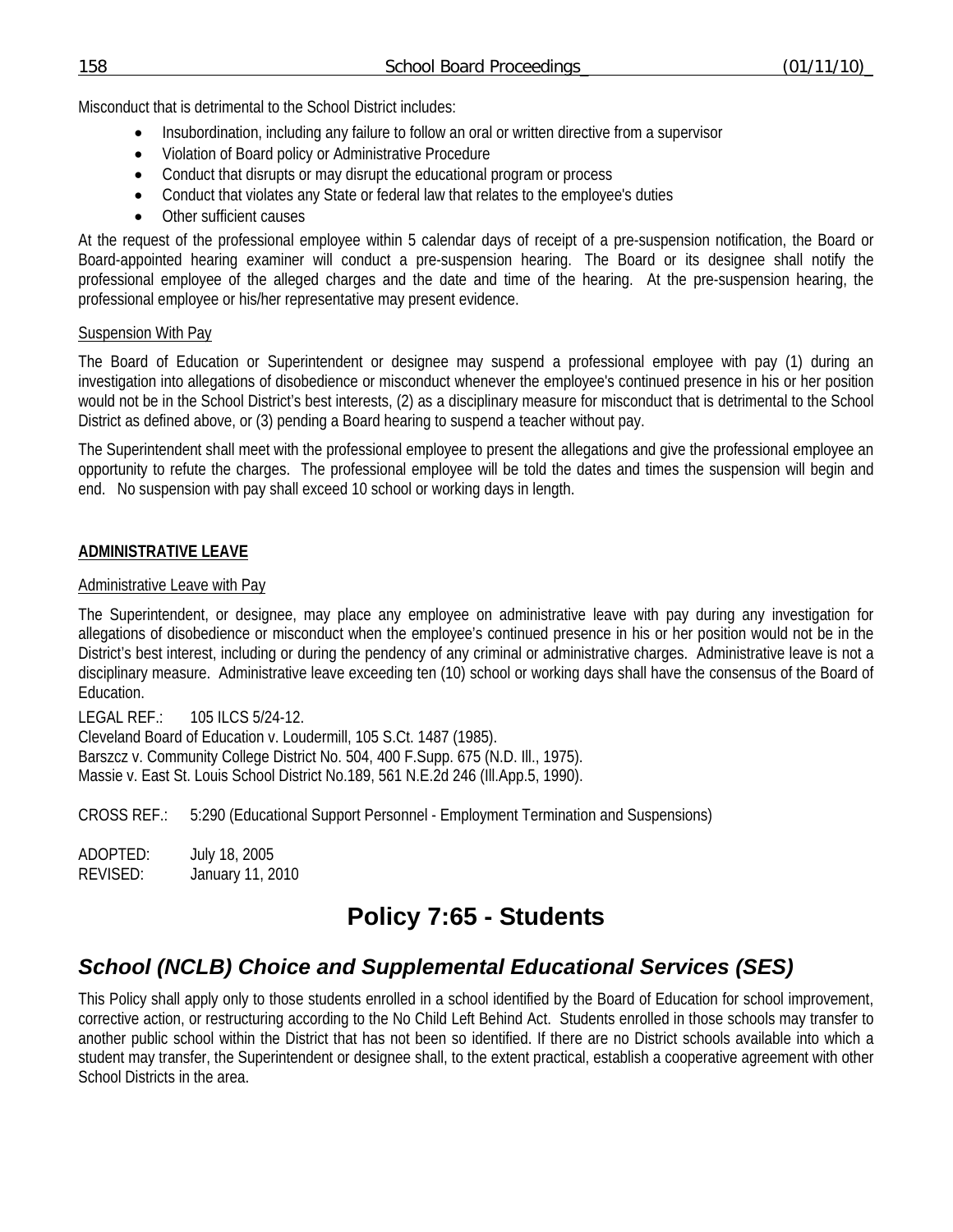If capacity at a receiving school becomes an issue, the District will explore a range of possible options under the law, including giving priority to the lowest achieving students from low income families, creating satellite divisions of receiving schools in neighborhood buildings, redrawing attendance zones, if necessary, or other options to ensure the ability to transfer is provided.

A student may not transfer to a school where academic criteria exists for enrollment and the student does not meet that criteria or where a transfer would prevent the School District from meetings its obligations under a State or Federal law, Court Order, or consent decree applicable to the School District.

A student who transfers to another school under this policy may remain at that school until the student completes the highest grade at that school.

#### Transportation to a Choice School:

The District shall provide transportation only until the end of the school year in which the home (or transferring) school ceases to be identified for school improvement or subject to corrective action or restructuring. Transportation will not be provided to those students choosing to remain at a school to which they transferred under this policy when their home school ceases to be identified for school improvement.

#### School Improvement Plan:

If any District school is identified for improvement, the Superintendent or designee shall identify, develop, or revise a School Plan for improvement in accordance with Federal law. This School Plan shall be presented to the Board of Education for approval. Students from low income families shall be provided supplemental educational services as provided by Federal law, if they attend any District school that:

- 1. Failed to make adequate yearly progress for three consecutive years,
- 2. Is subject to corrective action or restructuring.

The Superintendent shall prepare and institute appropriate procedures to implement this policy.

Legal References: 20USCA 6316(E)

ADOPTED: July 18, 2005

REVISED: January 11, 2010

On roll call, 7 ayes. Motion carried.

**REPORTS AND SUGGESTIONS BY BOARD MEMBERS** – Mr. Stowell would like to bring Edison to the table. He would like administration to present a model for students and families using the Edison framework.

Mrs. Butler would like an update on the Manual High School restructuring. Mr. Stowell would like the relative administrative cost for Manual High School and the other high schools.

Mrs. Ross stressed her hope that after the Board approves something even those not in favor of approval become supportive. She feels the Board needs to look critically at what they say they will do.

President Wolfmeyer asked that the external audit group be put out for RFP. Mr. Stowell asked that all professional contracts be reviewed.